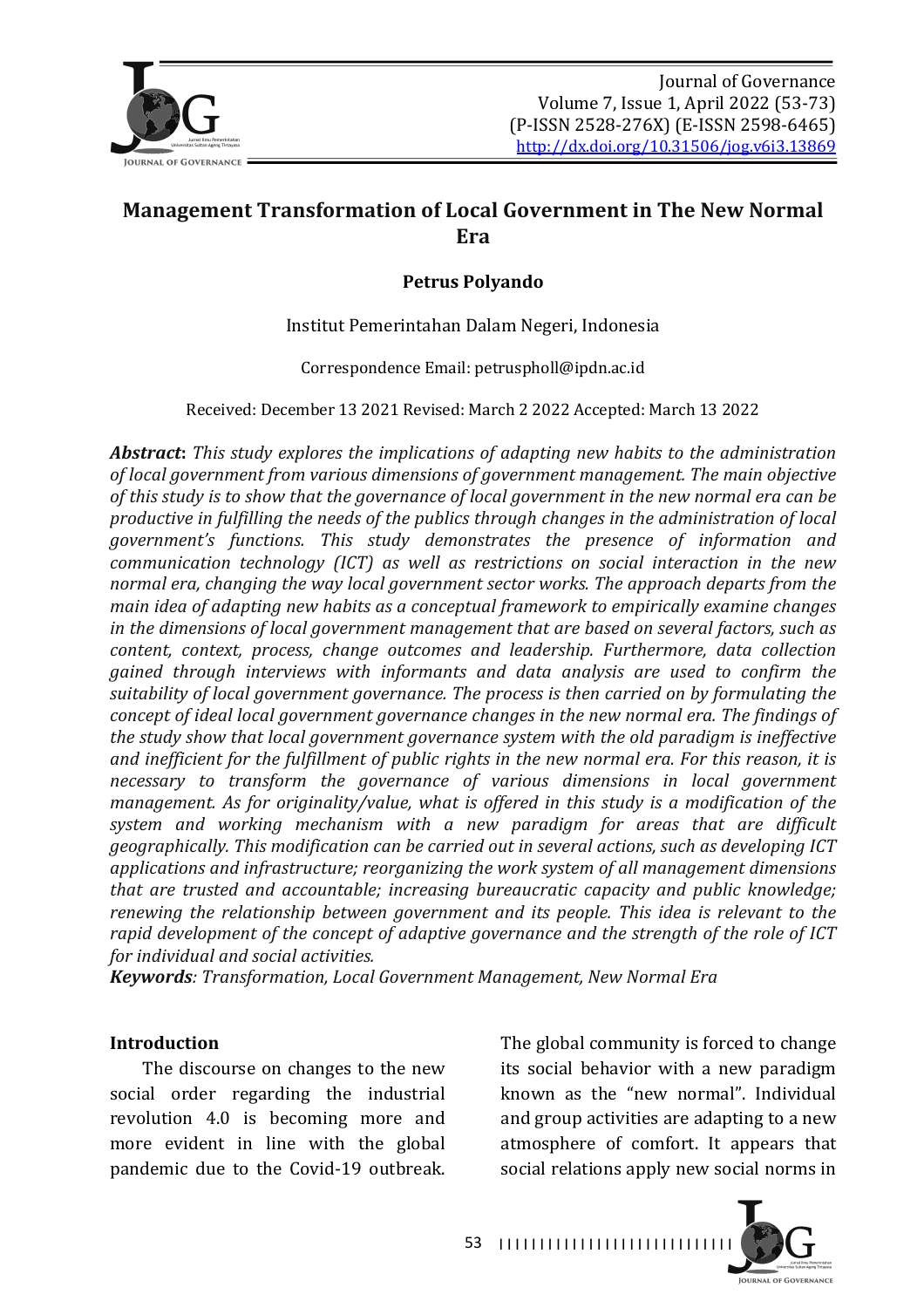order to survive and be productive in the midst of the threat of the epidemic. The impact of this global pandemic has forced all government and private entities to change their organizational governance. Various sectors realize that large-scale social changes must be accompanied by systemic organizational changes in order to survive and stay relevant. For business organizations, these changes are made in order to survive and develop their business. Meanwhile, government organizations' aims are to be able to serve the needs and fulfill the rights of the community fairly so as to gain public trust. The focus of these changes includes strategies, tools, and tactics for building an effective organization. This action is supported by leadership development, creation of networks and coalitions, catalysis of social movements that mobilize others, and transformation of the larger system through advocacy or other interventions (Sacks et al., 2018). Thus, the vision and mission of the organization can be achieved.

In regards to the adaptation of new habits, local government entities also have the obligation to change their government systems and management. This adaptation is related to changes in various important dimensions of development in the region, so that people's rights are fulfilled fairly even though they live in the midst of the threat of the COVID-19 outbreak. The dimensions in question are a series of government management processes that begin with planning and progress to implementation and evaluation. For this reason, changes in local government administration in the new normal era should involve all dimensions of local

government management in order to provide public and administrative government services that are both exceptional and comfortable. The context of changes in governance of local government, so far, has been seen through several innovations that use technology as the main instrument. Generally, the resulting innovations fall into several categories including product innovation, service innovation and organizational process innovation (Alange et al., 1998; Damanpour & Gopalakrishnan, 2001; Hartley, 2005; Knight, 1967), as well as additional innovations (R. M. Walker, 2006). However, this innovation has not been able to cover all dimensions of Local government management and has not vet reached all regions.

The fact is that there should be systemic reforms in all dimensions of government management so that they can function effectively and efficiently in the new normal era. What is meant is the transformation of local government management that implements innovation so as to facilitate its implementation for parties involved. By changing everything about how local governments are run, a new system is made that is easier for the people who run them. The point is the change to a new work system that is easier, more comfortable and more productive amidst the threat of an epidemic or other emergency condition.

On the other hand, the presence of the industrial revolution  $4.0$  has become a new means of fulfilling human social needs individually and in groups. Complex interactions between humans are increasingly crowded with technology, even as if nothing is

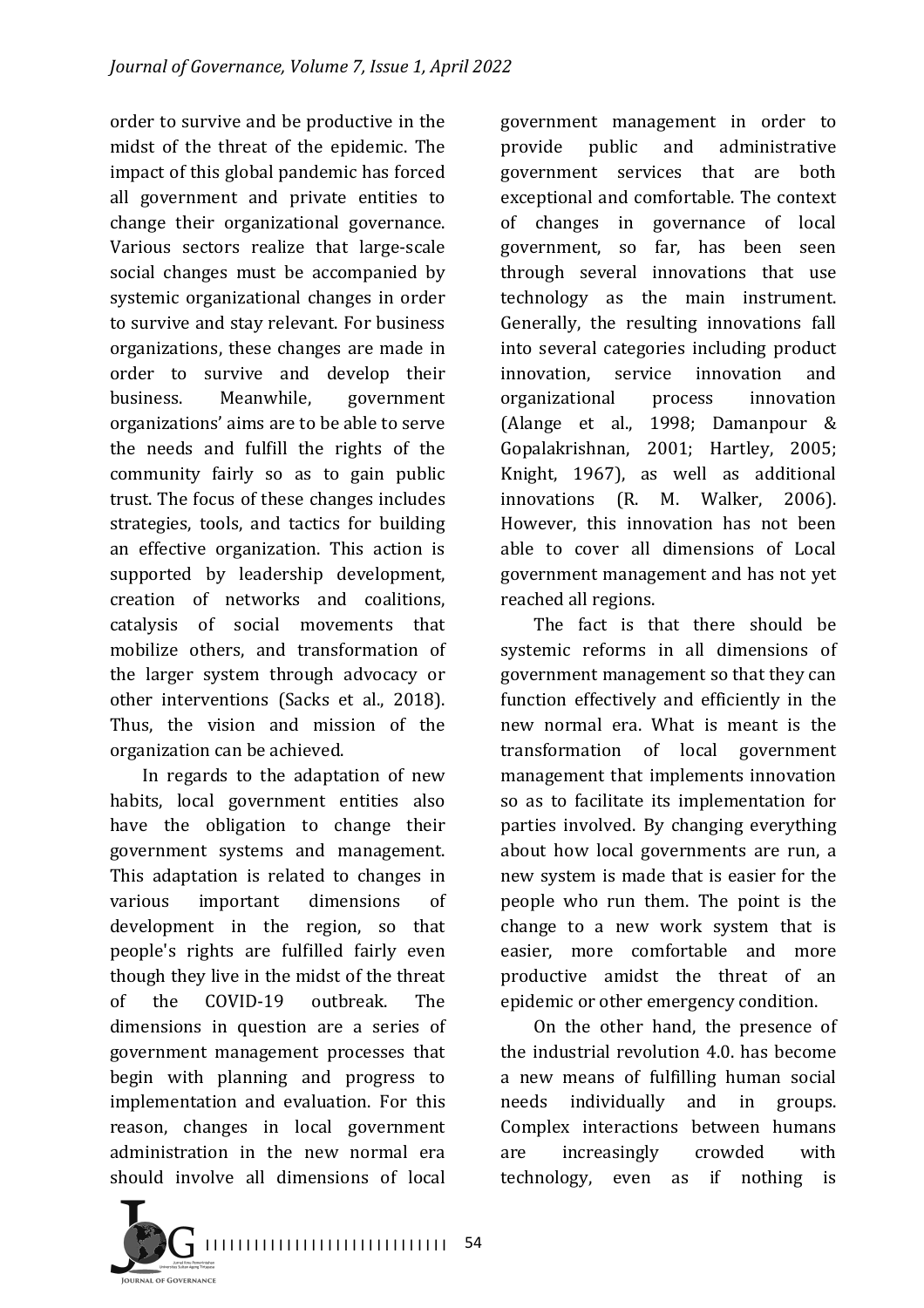untouched by the presence of technology. The need for technology has become a staple item as the main tool in society, resulting in a transformation that requires new ways of understanding, acting, and producing things (Philbeck  $&$ Davis, 2019) for the continuity of human lives. Specifically, they are in the form of the collaboration in the use of cyber technology, automation and information technology in social life on a massive scale (Hermann  $&$  Otto, 2016). So, the public in various parts of the world are in transition of the technology industry through its various applications for the convenience of social life. This global trend in the midst of the COVID-19 outbreak is increasingly shifting people's behavior massively from their previous habits. This condition has an impact on other dimensions, including local government governance, which requires transformation in order to support community productivity.

Departing from the above phenomenon, it is interesting to conduct a study on the transformation of the dimensions of local government management in adapting to new habits. Research on this theme will, in principle, contribute to expanding the study of effective and efficient changes in local government management in autonomous districts with rural characteristics and high geographical difficulties. This idea is based on the fact that businesses have been changing their management practices on a huge scale in order to adapt to the environment and meet customer needs so that the business ecosystem can stay healthy. It is even followed by changes in work culture and mechanisms in all management cycles. On the other

hand, many studies have been produced on public sector management and have been piloted in local government settings. The settings include efficient production of services, organizational design, and the importance of the capacity and capability of the resources needed in the region  $(Baumol & Willig, 1986; Burges, 1975;$ Davies, 1969; Honadle, 1981). The focus of this study leans toward the profile and structure of local government which is reactionary to the provision of local public services in a more cost-effective manner (Boyne, 1998). In fact, it generally focuses on the ways in which local government run their government in order to improve their management and performance (Agranoff & McGuire, 2003; Moore, 1995; Pressman et al., 1973).

The focus of the transformation of local government management, given the idea of its importance, is management for economic and social development. Management is the main driving force while development is the implication, which means mismanagement can lead to development failure resulting in poverty and underdevelopment. This is reflected in Drucker's understanding that there are no underdeveloped countries, only poorly-managed countries (Drucker, P. F., & Nakauchi, 1997). The transformation of local government management also pays attention to the notion of the key for local governments to understand the new normal and recognize the fact that globalization has changed the role and importance of government (McNamee, 2004). Globalization due to the industrial revolution 4.0 has a significant influence on all dimensions of government management and all aspects of regional life such as the economy, public policy,



55 | 1111111111111111111111111111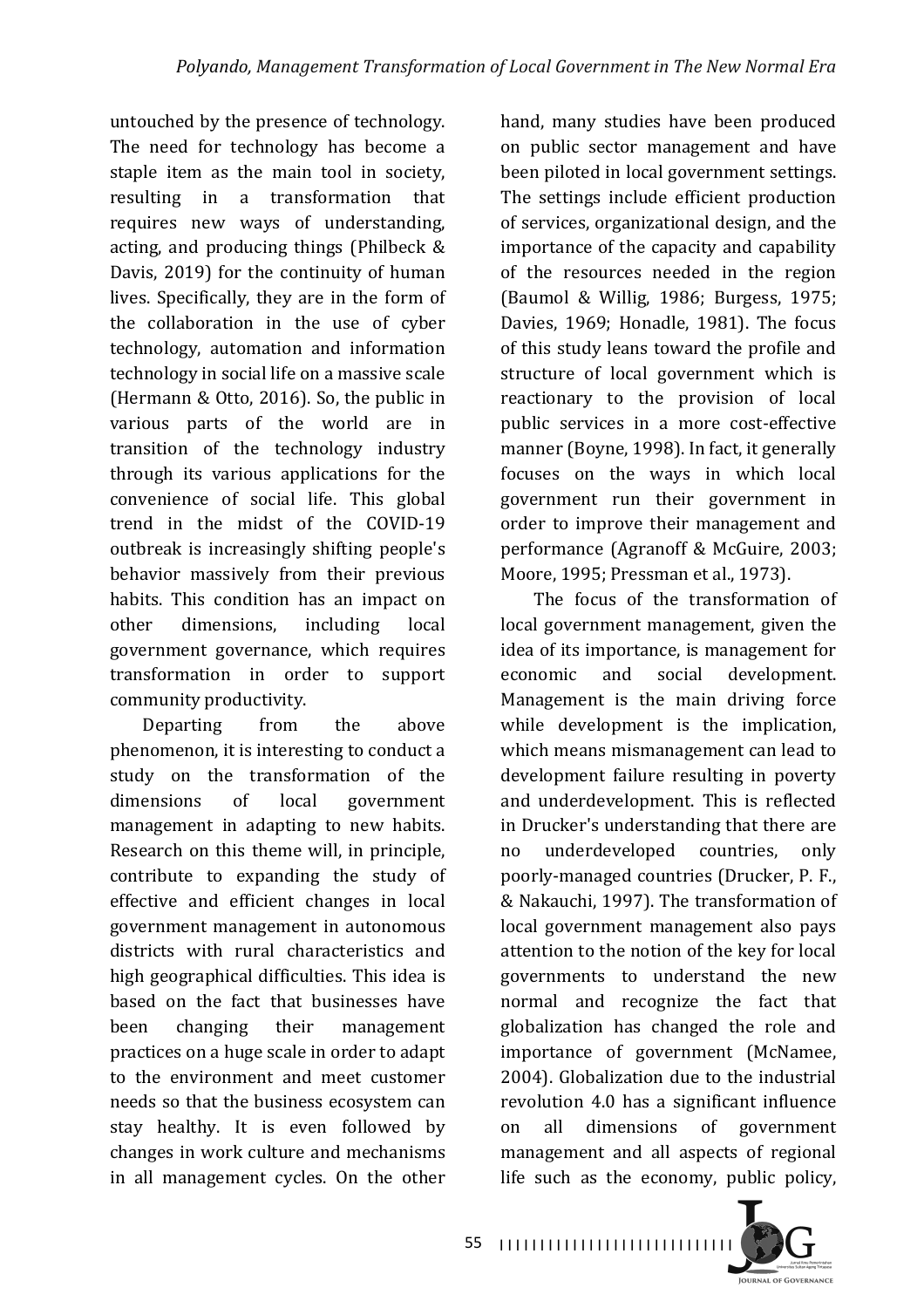and local government finances. The new normal has forced many local governments to focus on repairing, consolidating and reforming pending systems and management (Davy, 2010; Greenblatt, 2011; Maher & Neumann,  $2010$ ; Rauh,  $2011$ ). The goal is to fulfill the community rights in the regions, so that it can be carried out comfortably, fairly and comprehensively. This point is where the current study lies with the aim of offering ideas for changes in every dimension so that they can be carried out productively and sustainably in the new normal era. Thus, it serves as a model for how it can be used in different places, especially in areas with difficult geography.

The idea of transforming local government management actually creates a more adaptive system to meet the targets for achieving the regional vision and mission. This idea is a form of accommodation to the needs of the community that continues to develop and a means of anticipating environmental changes that continue to occur. Conceptually, the changes referred to here is to consider important factors which include changes in the content and context of the public sector (Caldwell et al., 2009). Even Pettigrew (2001) suggests changes that include content, context, process and results, as initiated by Armenakis and Bedeian (1999), which later add leadership as a fifth factor (Kuipers et al., 2014). These factors act as a parameter indicator for changes and possibility of its implementation in every dimension of local government*.* These factors are described further below:

The first factor is content; This factor includes changes in strategy, structure,



and the system of organization. The trend of content changes is in the public sector such as New Public Management (Pollitt) & Bouckaert, 2004)*,*  as a new approach and reaction to the limitation of the old public administration (Robinson, 2015). New Public Management later develops into The New Public Governance as suggested by Osborne (2006) and supported by Bourgon (2007), which then continues to become The New Public Service as initiated by Denhardt & Denhardt (2002). Changes keep occurring until they create a dynamic governance paradigm (NEO  $&$  CHEN, 2007) and lastly it evolves into a new idea called agile governance. It acts as a preventative measure against the impact of technology on individuals and communities by prioritizing speed, scope, scale, and the impact of technology on humans (Forum, 2018).

The content factor in individual and organizational changes with regard to the conditions and the resulting effects, which lead to the identification of transformational dynamics (leadership, culture, as well as mission and strategy) and transactional dynamics (psychological variables, motivational control and group performance) in the success of the changes (Burke  $&$  Litwin, 1992). Therefore, it is related to management practice, structure, system (policies and procedures), task requirement, and individual capability/skill. Specifically, there are some aspects to the process of changes, such as:  $(a)$  strategic implication;  $(b)$ competence; (c) process; (d) resources;  $(e)$  output;  $(f)$  strategic response;  $(g)$ challenges; and (h) learning capacity (Vollman, 1996). Thus, the content factor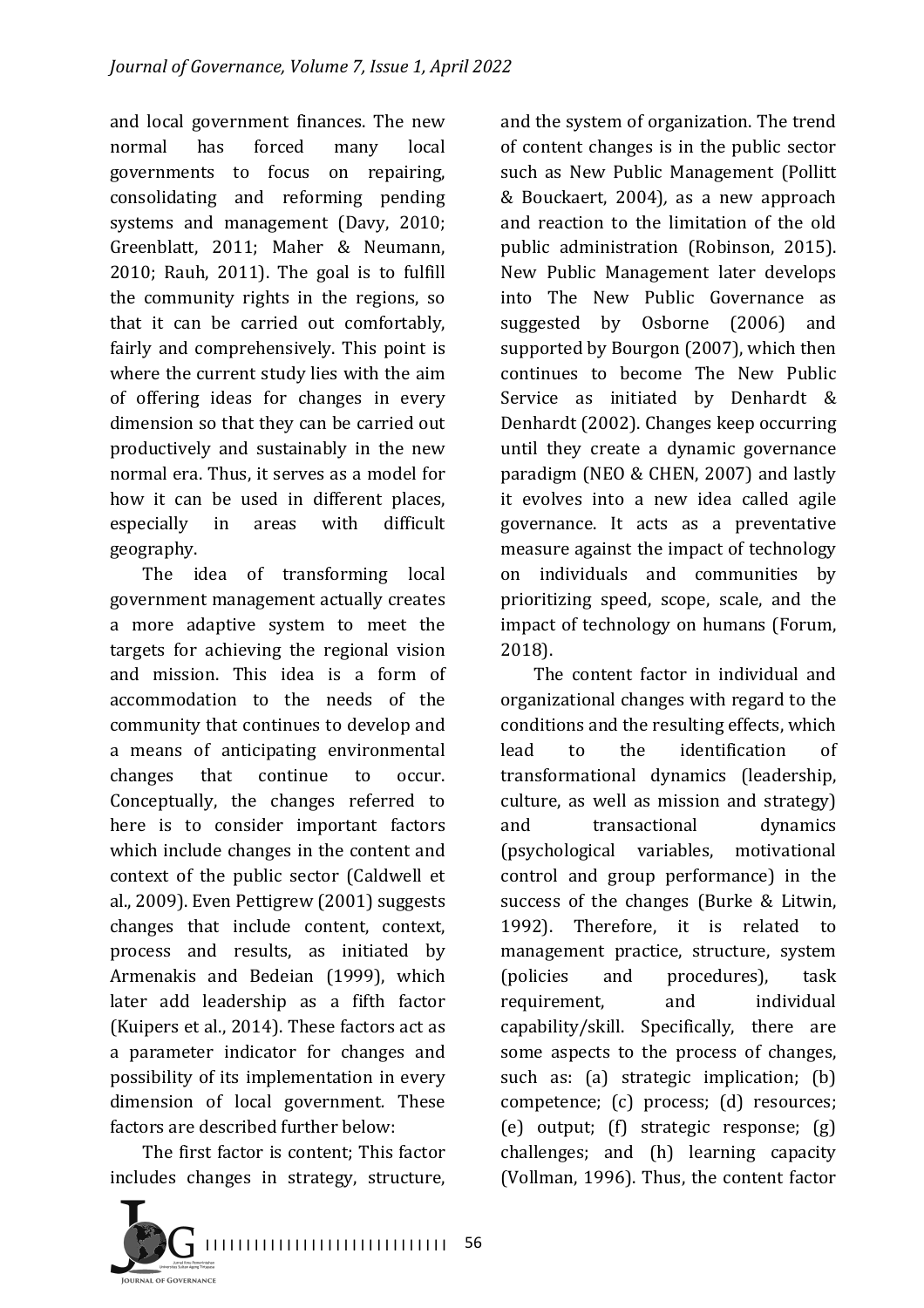in changes include strategic orientation, organizational structure, and suitability of the organizational environment that determine the character, mission, and direction of the organization as a whole, and underlie its long-term success.

The second one is the context factor: The context factor relates to internal and external environmental conditions that affect organizational changes (Barnett  $&$ Carroll, 1995; Finstad, 1998), such as a changing political environment or the institutionalization of public organizations (Philippidou et al., 2008). Therefore, it focuses on the effectivity and success rate of responding to contextual changes that exist in internal and external environment of organization. The external factors are factors beyond the control of the organization, such as technology, competitive pressures, and government regulations (J. H. Walker et al., 2007). Meanwhile, internal factors include the level of formalization and centralization (Van der Voet et al., 2015a, 2015b), managerial attitudes towards changes (Damanpour, 1991) and previous history of organizational changes (Reichers et al., 1997). In public organizations, context-specific factors for changes are socio-economic strength, characteristics of the political system, elite decision-making, the occurrence of change events and characteristics of the administrative system (Pollitt & Bouckaert, 2011).

These factors can be formulated into an important part of considering changes in local government organizations, namely: Firstly: Contextual characteristics as a reference framework of changes for local government management. Hartley et al. (2002) show that changes occur at the

community, government, organization, and actor levels simultaneously, thus becoming the basis for changes in local government management. Secondly; A description of change driving force as a contextual background on the demands for public organizations (Askim et al., 2009; M. Christensen, 2006), the availability of new technologies (Dunleavy et al., 2016; Vann, 2004) and the financial crisis (Hendriks  $&$  Tops, 2003). In addition, changes in policy, changes in financing and new regulations by the central government are common drivers of change for organizations (Boer et al., 2007; Jespersen et al., 2002; Reichard, 2003). In addition, changes in policy, financing and new regulations by the central government are common drivers of change for organizations (Boer et al., 2007; Jespersen et al., 2002; Reichard, 2003). For this reason, changes in local government management can be carried out through the main considerations as presented. Thirdly; The direct interaction of the organization and its environment becomes the context for managing changes. Complex stakeholders and the presence of private partnerships have taken into account the changing role of public organizations (Christiansen, 2006). Thus, environmental characteristics affect the relationship setting (Kim et al., 2006) which then identifies public sector values as contextual factors of changes (Grimshaw et al., 2002). Fourthly; Choice of theory or conceptual framework of changes as well as theory of change management and institutional. As a result, the context factor in these changes relates to the collaboration of internal and external forces that directly influence the changes



57 | 1111111111111111111111111111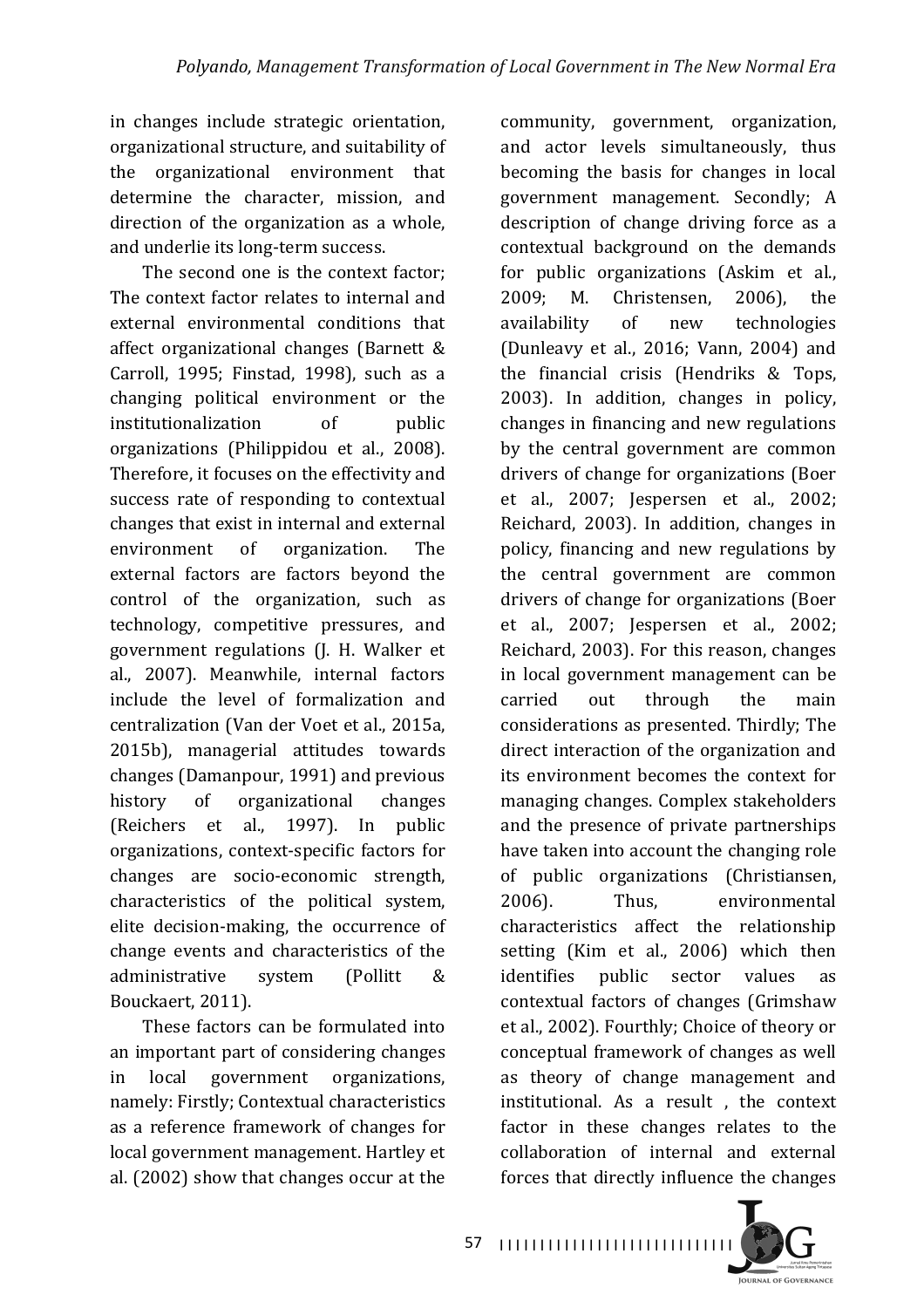in government management and act as guidelines for adapting local government practices.

Thirdly, the process factor; This factor includes all activities and treatments in implementing changes which focus on interventions and processes involved in implementing changes (Armenakis & Bedeian, 1999; Kuipers et al., 2014). The focus is on the stages of changes in local government management. The process factor is divided into various phases, including: (1) a change plan; (2) communication changes;  $(3)$  input on new behavior;  $(4)$ changed status quo to the desired condition; (5) consolidation and new institutionalization (Galpin, 1996; Judson, 1991). Carrying out the process of changes requires preparation so that resistance is minimized, as well as the adoption and institutionalization of desired changes (Armenakis & Bedeian, 1999). This idea is relevant to several considerations, namely: changes as a necessity, the ability to change is needed, The process factor is also seen from the role of managing agents who implement changes and determine the direction of the organization's movement. For this reason, strategic steps for agents are needed, such as: (a)establishing important values between the realities of the external environment, potential crises and opportunities; (b)forming coalitions to bring together the needs for changes and support the tranformation process; (c)creating the desired vision: (d)communicating the vision; (e)empowering others to act according to the vision based on changes of structures, systems, policies and procedures; (f)planning and creating short-term 

successes and publishing them, as the next momentum for changes;  $(g)$ consolidating the system of improvements and changes that are not in line with the vision; (h)institutionalizing a new approach by publicizing the relationship between changes and organizational success (Kotter, 1995).

Fourthly, the change outcome factor; Closely related to the value of implementing the transformation process. Concretely, the results of implementing changes that are expected or unwanted are in the form of positive or negative (Kuipers et al., 2014). Conceptually, the results of changes in local government management are largely determined by the enthusiasm of the organizers to change their attitudes, behavior and experiences within the changes itself (Armenakis & Bedeian, 1999). Changes in individual attitudes and behavior will affect the organization's ability to deal with changes. In local government organizations, the focus is on changing people's attitudes and behavior in line with changes in local government management. Specifically, the change outcome factor includes commitment. responsibility, and loyalty in the relationship between the community and government (Becker et al., 1996; Meyer & Allen, 1997). This commitment consists of the following elements: a) adherence to rules, policies, and organizational structures; b) social identification with the organization and its members; and  $c$ ) internalization of the changed value (Becker et al., 1996). Therefore, the change outcome factor is a reaction to the planning and transformation process that includes the level of acceptance, rejection, commitment, cynicism, and stress.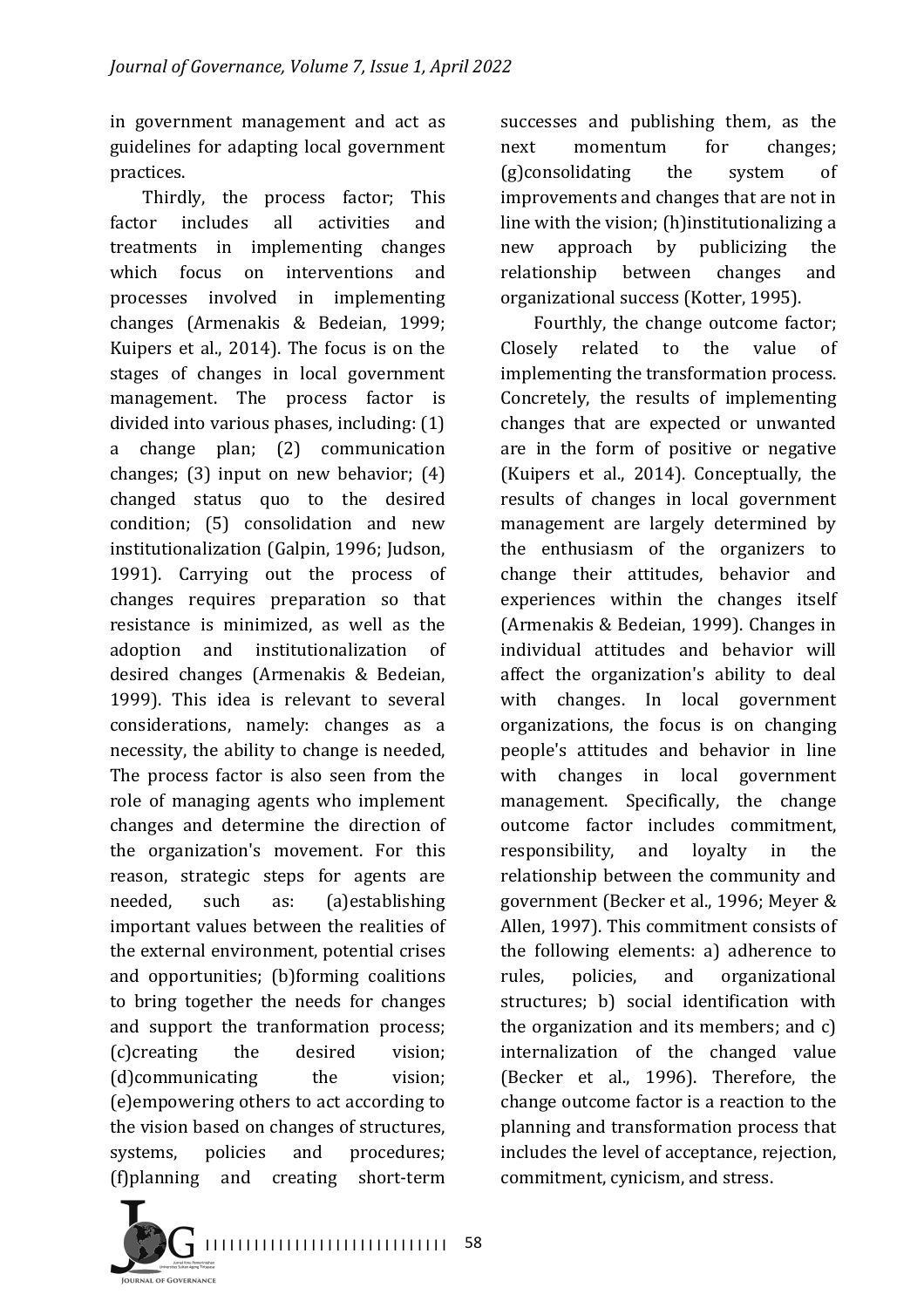Fifthly, the leadership factor; Leadership as a key factor in organizational change (Kotter, 1995). This understanding confirms that effective leadership is the key to leading effective change. In the local public sector, the leadership factor is seen from the important role of regional heads in transforming their governance. The reason is that the responsibility for implementing the wheels of regional government is entirely in the hands of the regional head as top management. It means that the role of the regional head is very large for the success of local government transformation. With the responsibility for regional government functions fully in the hands of regional heads, political leadership and direct involvement of regional heads are very important in the process of regional changes (T. Christensen & Perlaegreid,  $2005$ : Ridder et al.,  $2005$ ). This is the point in which leadership acts as an instrument for determining the success of changes in regional public organizations. This position raises the prerequisites for leaderships, such as the needs to be credible  $(Gabris et al., 2001)$ , then they need to be competent and trained in the organizational transformation process (Kavanagh & Ashkanasy, 2006).

The various factors above serve as a reference for reforming governance of local government to achieve the objectives of implementing government functions during the adaptation period of new habits. For this reason, the factors of changes can become an instrument of analysis for every dimension of developing local government management. The significant impact on the activities of implementing 

government functions in the regions, local governments need to understand this fact and realize that the new normal has changed the role, position and importance of local government (McNamee, 2004). This understanding becomes the basis for reforming local government management so that it is solutional for regional life in the new normal era.

#### **Methods**

Considering the focus of the themes and objectives of the study presented in the previous paragraph, the locus of this study is set in districts with rural characteristics, in which variations in the ease of public access to government services is vary, and the population density is quite high and the area is quite wide. In this case, Bandung District was chosen, so that it could represent the needs for renewal of local government management in the midst of geographical difficulties and the threat of epidemics. The findings of this study will provide a solution for areas that have similar problem conditions. Data were collected through interviews with designated informants, namely heads of offices or heads of agencies (sectoral apparatus) and sub-district heads (regional apparatus), to support the analysis and strengthen the findings. The sub-district informants consisted of sub-district heads in the capital area and sub-districts in areas farthest from the capital. Interviews were conducted face-to-face and via telephone according to the guidelines provided. A study of documentation from the relevant agencies was carried out in order to support the validity of the data. The data are then processed and analyzed, as well as interpreted to be

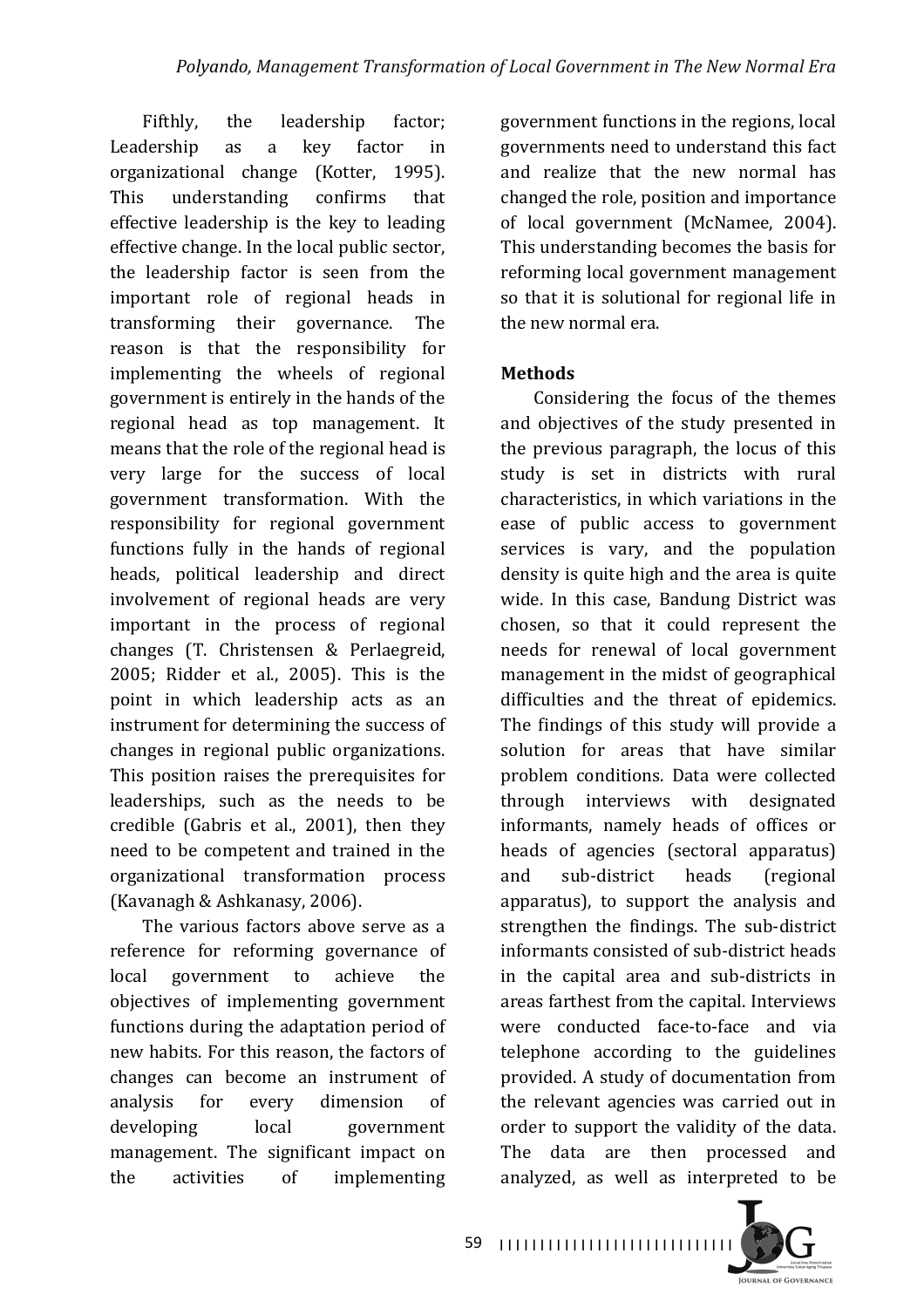used in formulating the model of ideal local government management in the new normal era. This article then concludes by exploring the theoretical and practical implications of the findings.

#### **Result and Discussion**

The importance of local government reformation actually departs from the concept of living organisms approach in which local government is analogous to the growth of organisms through the process of being born, growing, developing, maintaining life, shrinking and even dying (Ratzel, 1898; Wasistiono, 2013). It requires sufficient living space (lebensraum) in order to grow and develop (Ratzel, 1898). This life cycle is important for local governments so that their roles and functions are increasingly developed in society and are able to adapt themselves to changes in order to maintain their existence in the region.

In relation to the analysis of local government management renewal, the main thing begins by describing the existing conditions of its implementation, then assessing its suitability with changes in the social environment in the new normal era. Concretely, it is preceded by a description of governance practices that are not relevant to the era of adaptation to new habits and government administration that is not solutional for the region. The results of the search for each dimension become the basis for consideration of reforming local government governance. The following is a description of the practice at the study locus (Bandung District) before the new normal era and the idea of transforming

I I I I I I I I I I I I I I I I I I I I I I I I I I I I I I 60 **TRALLOR COVERNANCE** 

each dimension of local government management.

#### **Planning Management**

Planning management in Bandung District is carried out based on national regulations and local derivative provisions that are written down (in Letterlijk) as well as local norms. The practice of implementing regional development planning is in accordance with regional regulations, concerning regional development planning systems which include the domains of a.*RPJPD*, b.*RPJMD*, c.*RKPD*, d.*RENSTRA SKPD*, e.*RENJA SKPD*. The discussion process of development planning (*musrenbang*) becomes a means of discussing prioritized program, by mobilizing the presence of parties involved.

The reform that was initiated was a shift from a sectoral approach to a regional approach with ICT development. This approach places program planning in the area whereas the community conveys their aspirations through applications, which are then processed in the subdistrict. This system is more effective in achieving results with more efficient resources. To be more accountable, the regional apparatus is given a special planning account, so that it can be controlled and avoid subjective changes from other parties regarding the type of activity, the amount of the budget, and the target area. This approach is a solutional and adaptive step to environmental conditions, as well as the need to achieve the set goals. This concept is in line with the understanding of Bryson & Roering  $(1988)$ , Bryson  $(2004)$ , and Mintzberg et al (2003) that the needs for information transfer through process changes are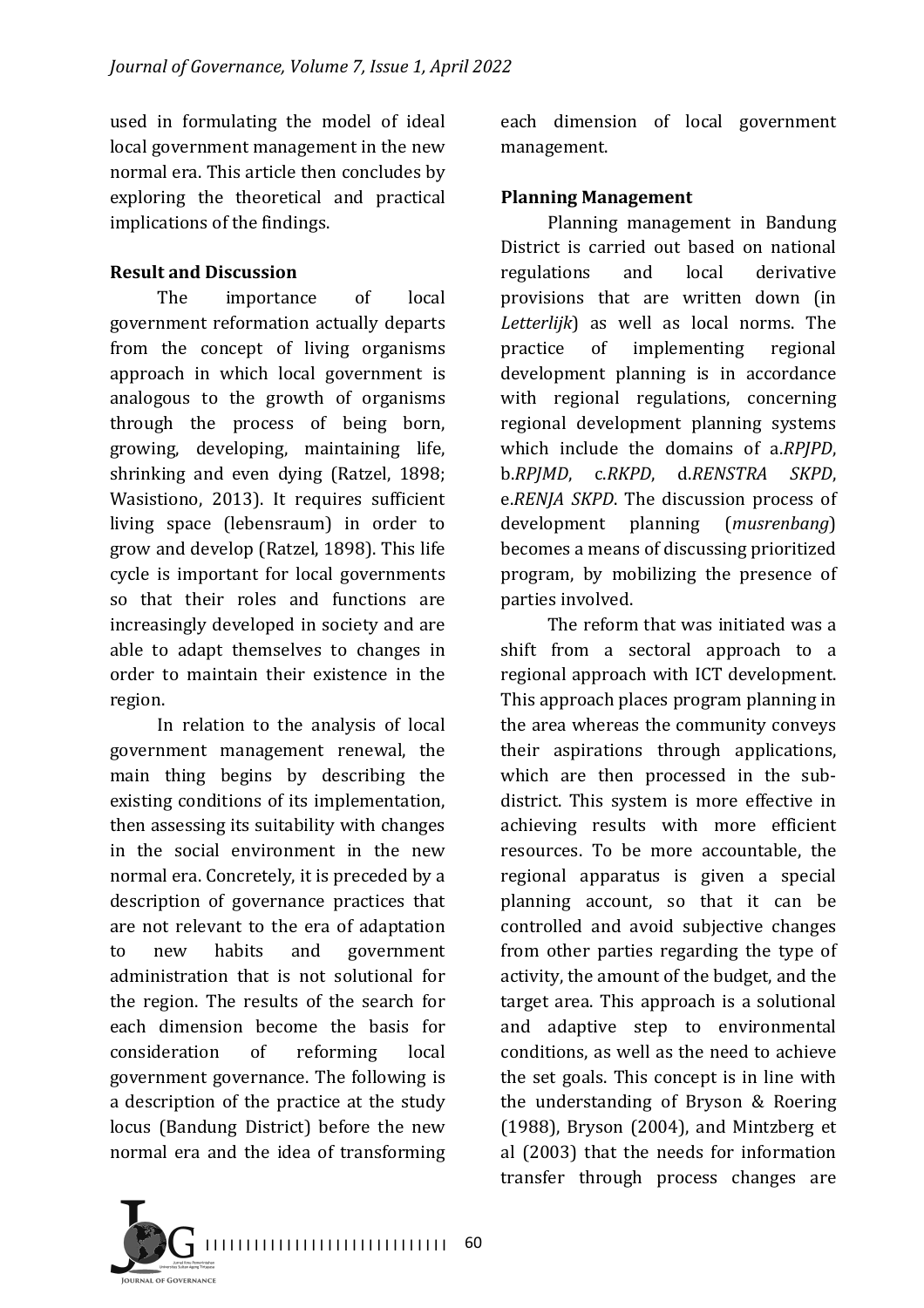fundamental from identifying strengths, weaknesses, opportunities and challenges to setting vision, mission, goals, stakeholders and strategy. This method can produce strategic planning documents as guidelines for achieving performance in the implementation of better governance functions in the regions.

### **Organizational Management**

The governance practice of regional apparatus organizations in Bandung District has so far been based on national provisions through the regional government law *junto* government regulations on regional apparatus. The dynamics of national regulations have colored the institutional governance of regional apparatus in terms of size, number and organizational functions. With central guidelines, regions form their organizational apparatus as the organizers of regional government functions. Much of the spotlight on the regional apparatus is related to the ineffectiveness of their roles, the huge resource requirements, and the operationalization of their activities. as well as convoluted work procedures which make it difficult to meet public needs quickly and accurately. For this reason, it needs to be renewed so that the organization can be useful for the region.

The transformation is meant to bring about the organization of regional apparatus with the right structure and proper function to carry out government functions effectively, efficiently, simply, fast, cheaply, and with better working procedures. For this reason, it is important to rearrange the organization based on the regional vision and mission.

as well as government functions that are translated into regional government affairs. This rearrangement is through several prerequisites, namely: 1) First, define regional government affairs.2) Determine the choice of affairs as a regional vision driver.3) Examine organizational positions and workloads, as well as identify jobs for both humans and technology.4)Determine the authority that is delegated to the regional unit and which is co-operated with the private sector. 5) Develop functional positions to create structures, job descriptions, and work mechanisms for sectoral and regional lines.

# **Apparatus Resource Management**

The practice of apparatus resources management in Bandung District has not fully implemented the merit system which is based on the direction of ASN policy and management. Even some aspects of *ASN* management are still not managed professionally. Several reformation efforts have been implemented, such as the selection mechanism for high-ranking *pratama* leadership positions and other governance, but they have not comprehensively reached the levels below it yet. The placement of people in positions is still nuanced with like or dislike on a certain closeness, despite the fact that it should relate to Law No. 5 of 2014 about ASN and Law No. 11 of 2017 addressing PNS management. The practice of this system has a less productive impact on the apparatus as well as for the implementation of government functions in the regions. For this reason, it is necessary to reform so that the regional apparatus is able to

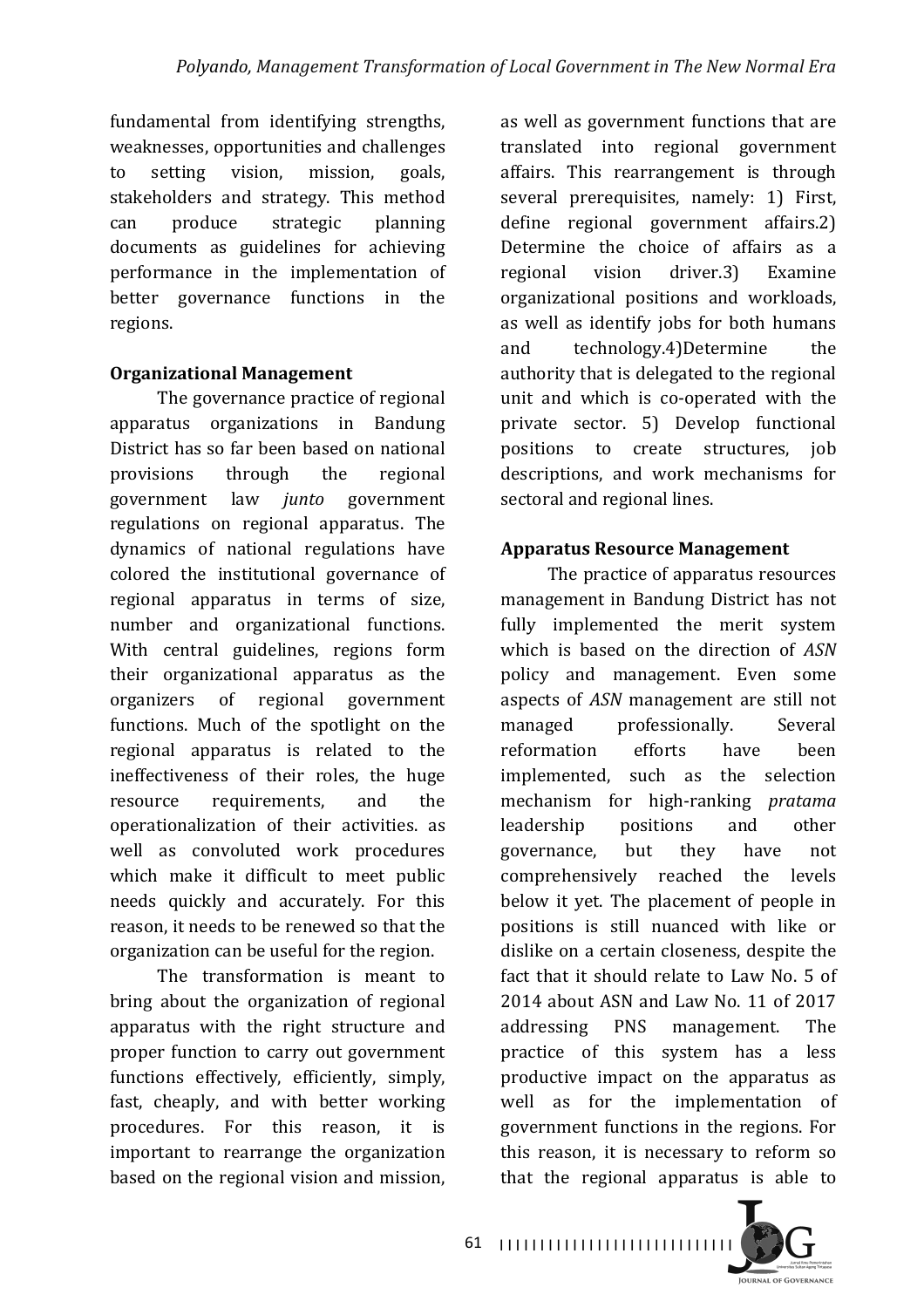become the main driver of the wheels of development, services and government administration. The reformation in question is the arrangement of the number and quality in the implementation of tasks in the regions. The goal is to present a proportional regional apparatus who is competent in their field of work, adaptive to social changes, and solutional to regional problems.

The reformation that was initiated was to change the management of the apparatus professionally from the recruitment system to the postemployment system. In the recruitment system, the idea is to have an open selection with the principle of transparency and objectives based on prerequisites for regional needs. For regional apparatus, it is necessary to put forward the principle of "Local Boy for Local Iob" which prioritizes the similarity of culture, language, and religion with the majority of the people of the area. The principle is intended to ease the service process through effective communication, due to the emotional closeness between the apparatus and the community.

# **Local Government Financial Management**

Local financial management in Bandung District in general has complied with the provisions and referred to the established plan. This system is quite good in normal times but not yet anticipatory in an emergency situation and requires a budget shift. The budget that has been set in the activity plan is obliged to be managed based on the guidelines so that in the face of emergency conditions such as a

pandemic, the absorption of the budget will be very small. There is no anticipatory system, meaning that budget managers cannot do much to shift the focus of activities. The activity organizers are worried about the emergence of financial administrative problems that lead to legal problems so that efforts to help the community in the midst of an emergency cannot be carried out. This condition requires changes to the local financial system, so that it is beneficial for regional development. The system is intended to meet public needs, build local economic facilities, and create jobs, so as to increase people's income. For this reason, it is expected that a local financial management system is adaptive, sustainable, effective, efficient, transparent, and accountable. Thus, the local financial management is accommodated in an integrated system so as to support the achievement of the vision, mission, and objectives of local development.

The adaptive system in question is flexible enough for local needs in any situation or condition to accommodate the interests of the community. In principle, local financial management is easy, simple, and effective while still prioritizing transparency, accountability, and participation. It also does not make things difficult when needed in an emergency situation. This idea is intended so that the implementation of government functions in the regions can be carried out effectively according to the regional vision. For this reason, the planning, budgeting, implementation, administration, reporting, accountability, and supervision of regional finances must be changed with a new system. Thus, local

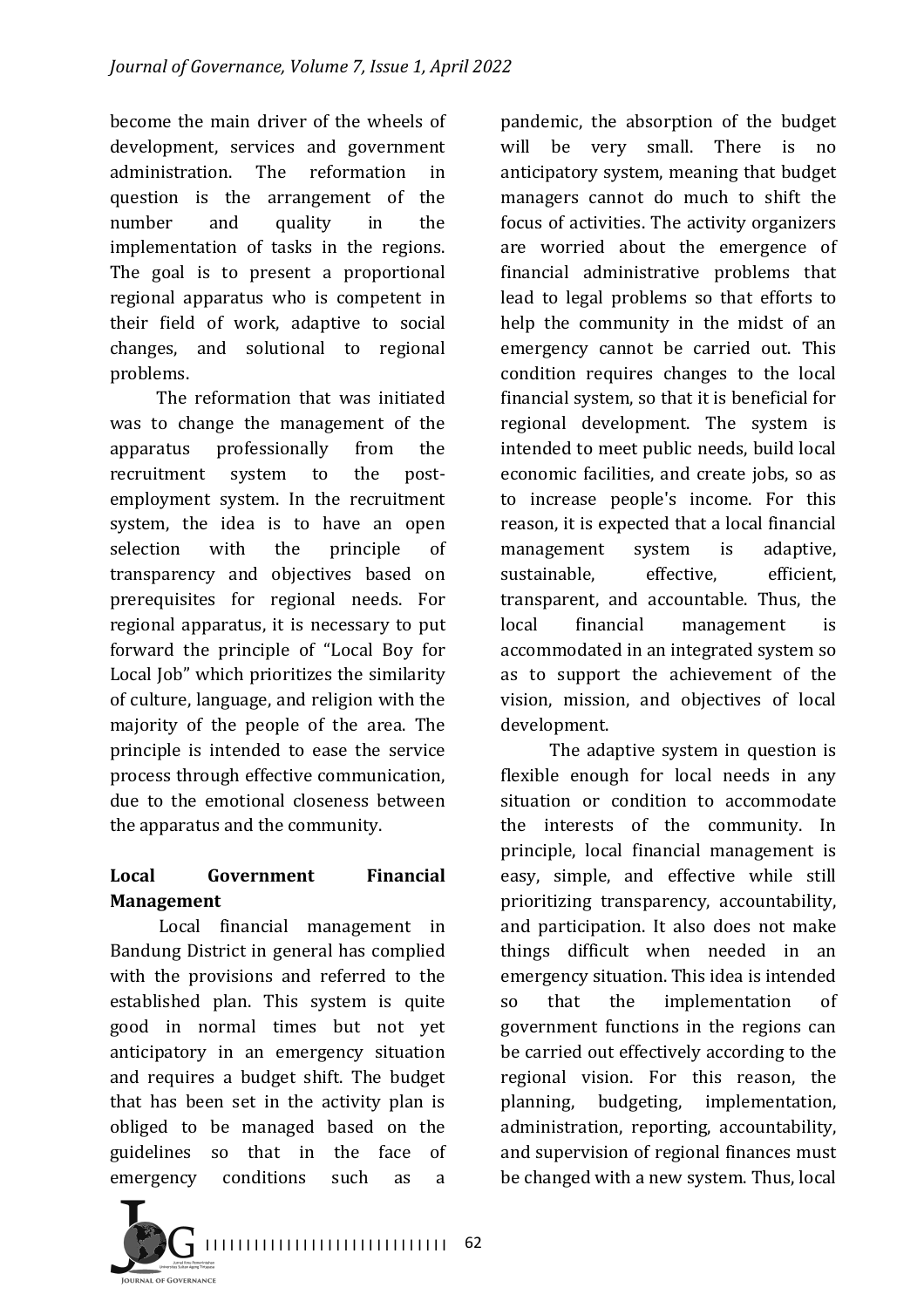financial management needs to include an adaptive governance system for all stages of its management activities.

#### **Performace Management**

In general, the performance in Bandung District gets a good score from the Ministry of State Apparatus Utilization and Bureaucratic Reform and continues to be improved from time to time. Performance governance so far includes individual and organizational performance. Individual performance is seen from the individual target position of  $60\%$  and individual behavior by  $40\%$ , and the achievement is always increasing because there is a connection with subsidy. Organizational performance is assessed from budget absorption which exceeds 90% in normal time and around 70-80% in the new normal. In this regard, various innovations have been made to improve performance, including infrastructure, human resources, work mechanisms and policies. However, the individual performance system has not yet been integrated with organizational performance, so it needs to be updated with the application of these innovations.

The idea of change here is an innovative, permanent, and adaptive system which unites individual and organizational performance. Each apparatus is assigned a task load and an achievement target for the organization according to its field competence, so that the individual's role in the organization is clearly seen. Individuals are responsible for the results of tasks and the achievement of organizational targets, so that organizational performance achievements have a direct impact on rewards for individuals. This system is a

means of competition between individuals and an instrument for knowing the capacity of the apparatus as well as the direction of developing the competence of the apparatus. Thus, the new normal era becomes a momentum for reforming local performance management, so that the apparatus is more productive in achieving individual, organizational and performance targets for the implementation of local government functions.

#### **Public Service Management**

The management of public services in Bandung District has improved from the aspect of developing service systems in both urban and rural areas. To date, several integrated service systems have been developed, such as public service malls and sub-district information systems (*SIMACAN*) as well as an independent data platform (*ADM*) for population administration which spreads across several villages. However, the operation of these systems still forces people to enter data and retrieve results in the office. It has not been accommodating to some people in remote areas with telecommunications infrastructure difficulties and is very risky because it affects service productivity. This condition requires renewal so that it meets the demands of the community's needs in the new normal era.

The idea of renewing public service management offered is a collaboration of direct service models and ICT-based services. Direct service is conducted as proof of document data and as validity tracking for personal data. Meanwhile, ICT-based services are developed to be able to be accessed via smart phones or

**JOURNAL OF GOVERNANCE**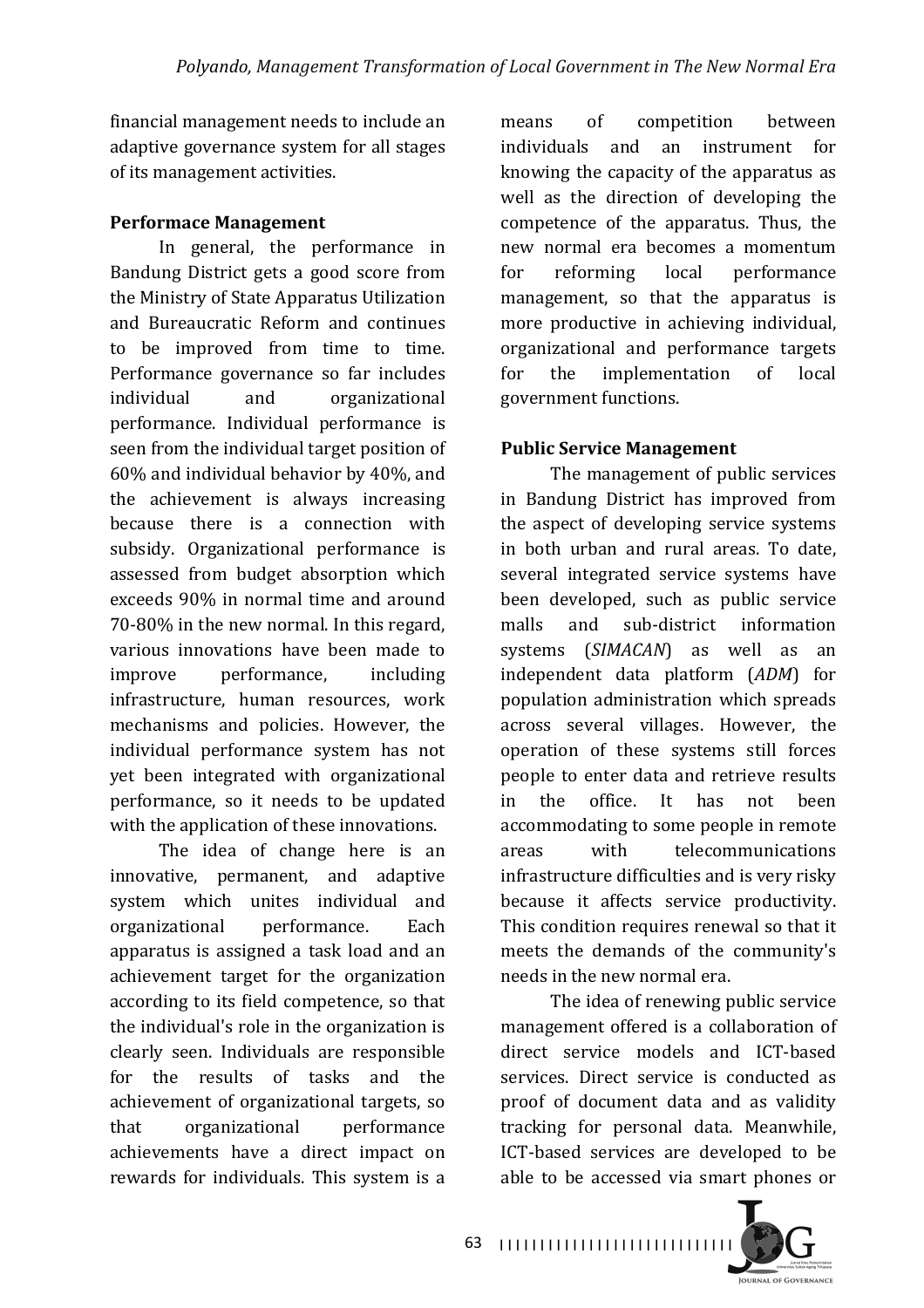other means that reach all circles. This collaboration model accommodates various service interests and is a pioneer of new productive and efficient public services. For this reason, several things are recommended, namely: a)Identifying the types of direct services and ICT-based services. b) For technology-based services, it is important to build basic infrastructure in every corner, like electricity and the internet, and plan drones as a way to deliver goods. c)Putting in place an electronic security system to ensure personal data transactions. d) Creating innovative ICT applications for remote areas.e) issuing regulations for service providers. f)Handover adjustment of some authority to the sub-district head.

## **Coordination, Collaboration and Conflict Management**

In this dimension, data shows that coordination has not been effective and there is still ego-sectoral between institution, so that some activities are not yet synergistic. For collaboration in development, it has been quite developed whereas local government always involves entities outside themselves in several sectors of activity such as the involvement of the TNI-Polri, NGOs and campuses for river cleaning activities and other activities. Furthermore, for conflict management, the local government facilitates the conflict parties. The conflict in Bandung District is still relatively light and easy to resolve. The potential for conflict is very small because of the similarity of culture and language whereas the majority of the people are dominated by the Sundanese ethnic group. The problems of coordination, 

collaboration, and conflict can be controlled in general. However, the management still needs to be reformed considering that social changes are fastpaced, so the government needs to be introspective and anticipatory.

The idea of renewal is the harmonization of regional institutional relations so they play a role in achieving the regional vision and mission. This renewal is in regards to the similarity of objects and task areas. Such conditions have the potential to lead to disputes, overlaps and organizational competition, so that they are counterproductive for the administration of local government. For this reason, several things need to be managed: (1) limitations on the regulation system's movement pattern for each unit, (2) cooperation between units in each activity, and (3) managing interest differences so that it is functional and beneficial to the organization. To limit the movement pattern system between units, it can be done through the development of connectivity and complementarity among various institutional components in the region. Thus, connectivity management acts as a solution to conflicts in the region, so that it is both functional and beneficial for local development.

#### **Asset Management**

Asset management in Bandung District is still problematic and being criticized by various parties. The highlight is on lands that are recorded in the annual result of *BPK* inspection. With these asset problems, it has an impact on the assessment of the local governments performance and it becomes a burden for the regions. For this reason, it is necessary to renew asset management so

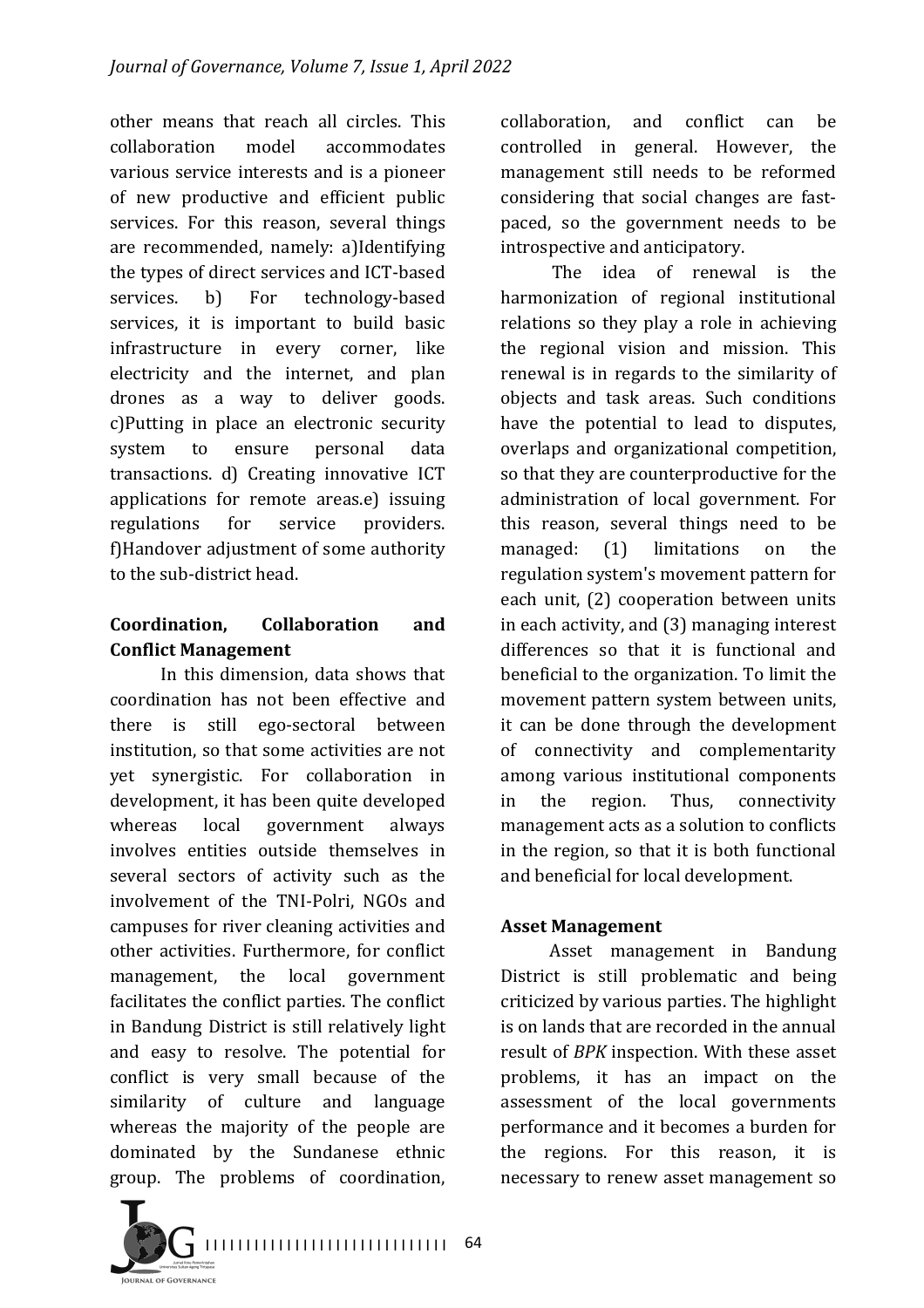that it is beneficial for regional development. The concept of asset management needs to be changed into activities that maximize asset values by taking into account the asset management cycle. Asset requirements planning, asset acquisition, asset use for organizational needs, asset maintenance, asset renewal, and disposal are all part of the concrete (IPWEA, 2015; Woodhouse, 2006). The goal is to maximize the asset potentia, as well as be able to manage risks and costs of assets.

The renewal of asset management is carried out throughout the whole cycle, in the form of creating a new system by switching conventional assets to modern assets of high value and needed by the community. Local governments can develop ICT networks as supporting facilities for all asset management activities starting from planning until the final cycle of asset disposal. This process goes through several steps, namely: a)Asset Information Management; comprehensively stocktaking asset with software for asset data storage; b)Asset demand analysis; it is carried out to understand global trends that occur and future needs, so that assets can be more useful and have economic value for the region; c)Determination of the level of service to be provided based on consideration of the area, population coverage, and the real needs of the community; d) Utilization of data and information in order to make good and sustainable decisions Thus the development of a new system with technology and information will make asset management more focused and organized so that it can contribute to the region.

#### **Risk Management**

Risk management in Bandung District is more focused on natural events in several areas such as landslides, floods, fires and others. The authorities are more intense in anticipating these things. Meanwhile, other risks related to the activities of implementing government functions have not been considered by each agency. The perception of risk is still a negative thing that hinders the organization, so it is avoided, resigned from, and does not prepare to face the possible risks. This behavior is not good for the sustainability of local development so with the development of knowledge, risks need to be managed in order to change an attitude of resignation and avoidance into an attitude of anticipatory acceptance. In a modern public understanding, risks are accepted as a relatively easy, measurable, and quantifiable problem (Gephart et al., 2009). Even risks become part of the organization's activities in carrying out its mission so it is important to analyze the possibility of unpleasant surprise events (Holt, 2004), which serves for the management of the unexpected future (Gephart et al., 2009). Thus, risk management includes how to describe risks and impacts, as well as how to react to events and other actors (Millo & MacKenzie, 2009).

In this regard, it is necessary to change the assessment of the risk of implementing local government functions. The view of risk shifts to something that cannot be known and turns into uncertainty that cannot be measured (Gephart et al., 2009). This condition includes the impact of changes in individual behavior and massive social

**JOURNAL OF GOVERNANCE**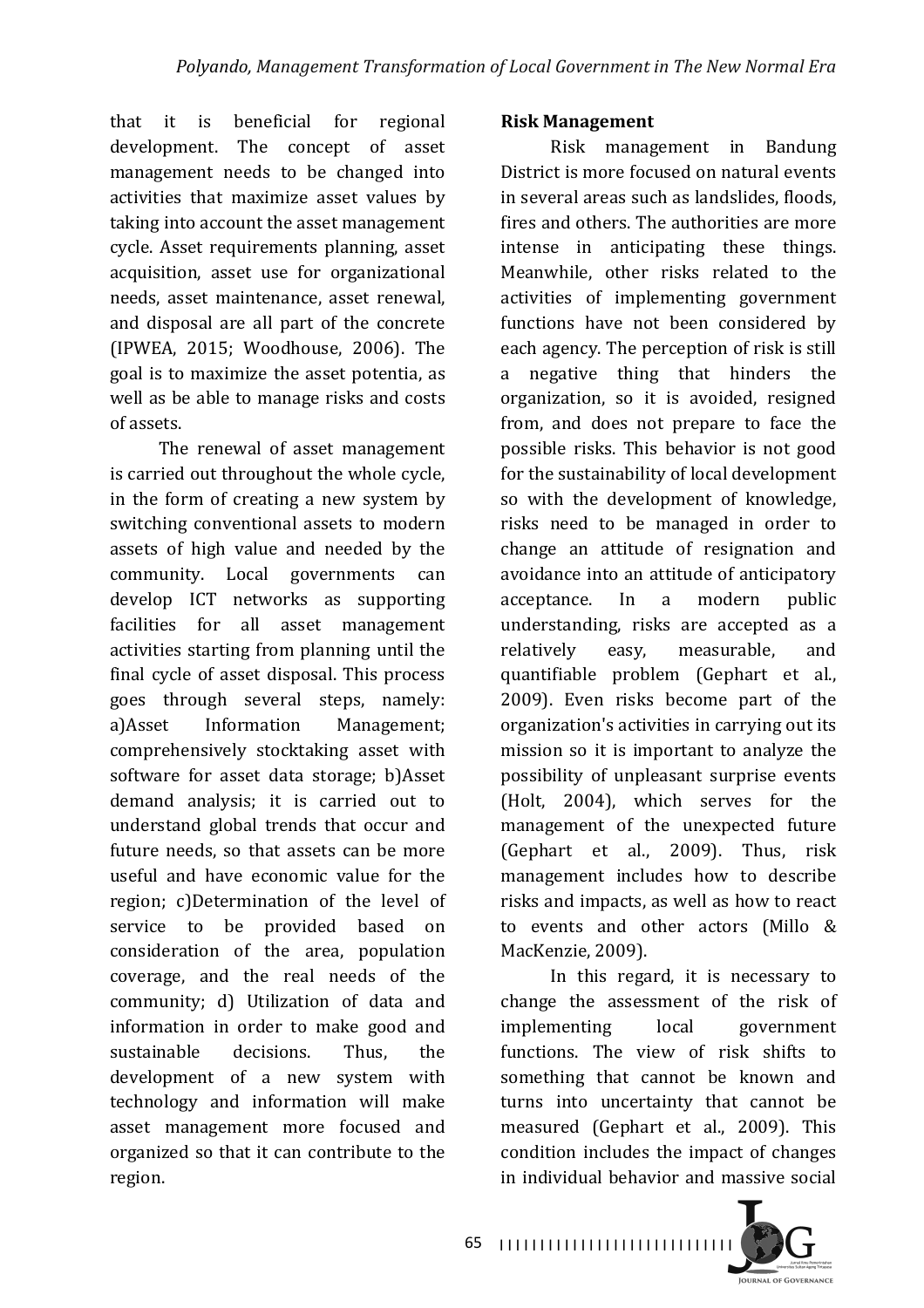interactions on all aspects of life. Thus, quick adjustments can be made to all dimensions of government, so that the risks can be anticipated through changes in the right strategy based on the calculation of reality and consideration of uncertainty risks with a quantitative and qualitative approach. These two approaches are believed to be able to provide risk management that is beneficial for the implementation of government functions in the regions.

### **Public Marketing Management**

The management of this dimension is carried out by several institutions administering the sectors of Tourism, Cooperatives, Small and Medium Enterprises (*UKM*), Industries, Trades, and Communication and Information Technology. Each institution manages the promotion of system and management for the superior products of its sector. For example, the Cooperatives & UKM Office manages marketing regularly every year starting from data collection. classification, maturation and determination of marketing products at promotional events locally, regionally, and nationally. For tourism, various leading tourism promotions, village tours, and halal tourism involve local artists, installation of banners, and brochures which are shown via online media such as YouTube, Instagram, and the official website of the tourism office.

The idea of renewing public marketing in question includes the promotion of regional potential innovations which is integrated with ICT applications in all sectors of government affairs. In addition, community involvement in regional promotion uses



# **Data and Public Information Management**

Data management in Bandung District has not been systematic and synchronized between agencies so there are differences in data between institutions. Likewise, the partial management of public information systems are conducted by information and documentation management officials (*PPID*) in each sector. Each agency conveys information directly to the public regarding its activities which is conveyed through print-copy, electronic and online media as well as billboards and megatron. It appears that the management of data and information needs to be updated and integrated so that it is accurate and reliable.

In connection with the renewal of data management and information systems, the idea developed is harmonization and integration of data with a single data system in the regions. It is necessary to develop a big data system in ICT application. This method is useful for policy making, changes in structure, processes, and the need for government collaboration in improving services 

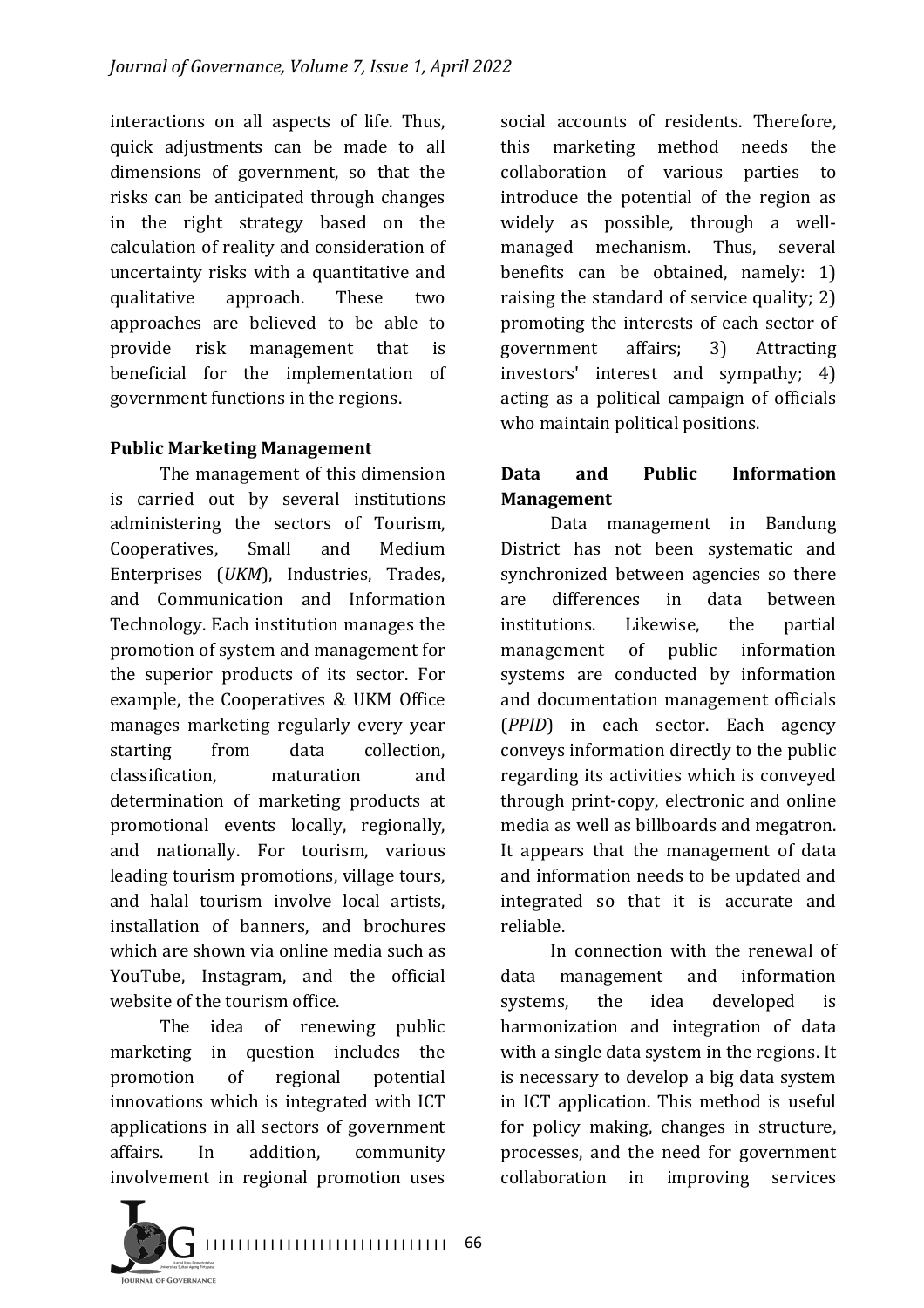effectively in various sectors as well as predicting future changes. Thus, it has implications for reforming the public sector as well as facilitating the creation of efficiency in all development sectors (Mcadam & Reid, 2000). These reforms can develop an open government data system and an open access system for public sector information (Janssen et al., 2012; Zuiderwijk & Janssen, 2014) that focus on roles and responsibilities as well as enable public authorities to convey data openly. Therefore, it can answer various demands of citizens for greater accountability and transparency in public processes.

### **Government Leadership**

The political will of these local leaders determines the pace of the process of implementing government functions in the regions. Government innovation and creativity depend on the support of these local elites. Leadership styles also vary so it has an impact on the level of public acceptance. There are those who initiate programs from the bottom up, meanwhile there are also those who initiate development innovations as new values. In general, these local leaders are committed to developing the region, but the government's role seems more dominant. This is less effective when other resources want to play a role. For this reason, reforming is necessary in order to be more effective in the transformation of local government management in the new normal era. Local leaders are expected to combine various components and resources effectively, carry out coordination and collaboration quickly, be able to adapt to changes, and have

pragmatic sensitivity and extraordinary commitment to the public well-beings (Morse & Buss, 2007). Thus, it is expected to shift public leadership from the concept of hierarchy, command, and control which is based on the vertical relationship of authority into the lateral relationship of shared power. Leaders who are able to share, recognize the competence of other parties, provide broad opportunities for other parties to participate in implementing regional government functions, and take on the role of equal partners who are close to the community and always provide hope for a promising better future are the prerequisites for the lateral relationship of joint power. Conditions of uncertainty and social panic require leaders who can convince the public and articulate real goals (Graham, 2003). Thus, the leader transformation initiated here is to be able to collaborate across sectors, jurisdictions, ethnicities, and religions, so that they become conductors, liaisons of various generations, as well as creative and innovative administrators.

# **Conclusion**

This study describes the governance of various dimensions of local government management in the new normal era which still implements old paradigm system. This system implementation relies entirely on the dominance of the role of the apparatus and direct interaction with related parties, so it is very risky for service providers and recipients in the region. With the demands for restrictions of social interaction and the lack of availability of information and communication technology infrastructure 

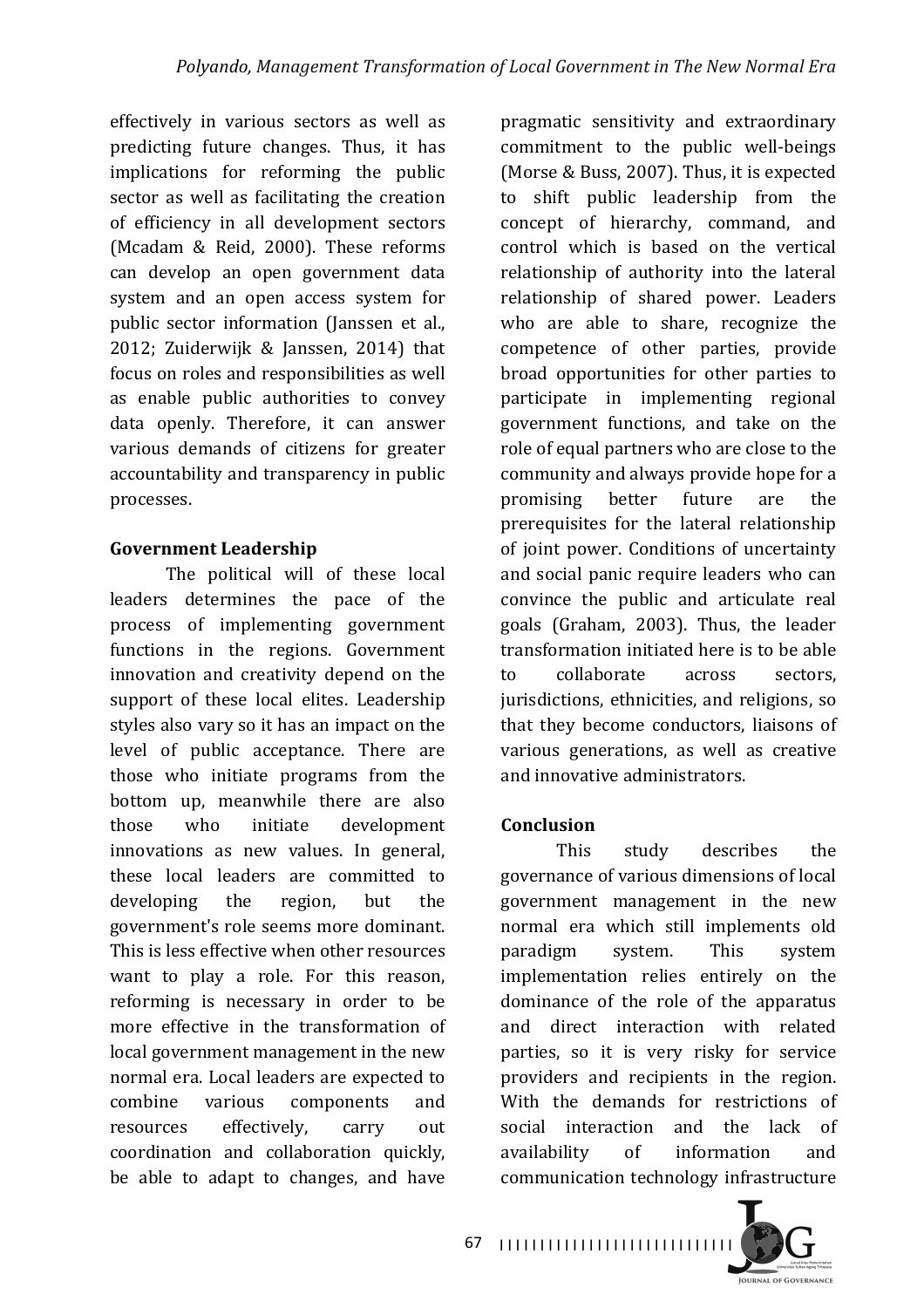in the practice of local government governance, it further reduces the quality of the administration of government functions. The research findings confirm that it is necessary to make changes to every dimension of local government management so that development programs are carried out productively in the long term. Taking into account the development of the concept of adaptive governance and the rapid development of ICT at this time, the governance of local government was initiated to modify the system with a new paradigm for districts characterized by high geographical difficulties. This study has limitations in generalizing the data due to the informant construction in a limited context. Collecting data in the midst of a pandemic outbreak is a technical challenge, so the results are difficult to extrapolate further. To complete a significant update on all dimensions of local government governance with a new adaptive paradigm, it is suggested that future research be developed in autonomous regions with archipelagic characteristics and concentrated on enhancing national rules to fit the needs of local government management change.

#### **Acknowledgement**

I would thanks to all colleague which help this research to be published.

#### **References**

- Agranoff, R., & McGuire, M. (2003). *Collaborative public management: New strategies for local governments*. Georgetown University Press.
- Alange, S., Jacobsson, S., & Jarnehammar, A. (1998). Some Aspects of an Analytical Framework for Studying the Diffusion of Organizational



Innovations. *Technology Analysis & Strategic Management*, *10*(1).

- Armenakis, A. A., & Bedeian, A. G. (1999). Organizational Change: A Review of Theory and Research in the 1990s. *Journal of Management, 25(3).*
- Askim, J., Christensen, T., Fimreite, A. L., & Laegreid, P. (2009). How to Carry Out Joined-Up Government Reforms: Lessons from the 2001–2006 Norwegian Welfare Reform', *International Journal of Public Administration*, *32*(12).

Barnett, W. ., & Carroll, G. R. (1995). Modeling Internal Organizational Change. *Annual Review of Sociology*, *21*. https://doi.org/https://doi.org/10.1 146/annurev.so.21.080195.001245

- Baumol, W. J., & Willig, R. D. (1986). Contestability: Developments since the book. Oxford Economic Papers, 38. https://doi.org/DOI:10.1093/oxfordj ournals.oep.a041769
- Becker, T. E., Billings, R. S., Eveleth, D. M., & Gilbert, N. L. (1996). Foci And Bases Of Employee Commitment: Implications For Job Performance. *Academy of Management Journal*, *39*(2). https://doi.org/https://doi.org/10.5 465/256788
- Boer, H. de, Enders, J., & Leisyte, L. (2007). Public Sector Reform in Dutch Higher Education. The Organizational Transformation of the University. *Public Administration*, *85*(1). https://doi.org/DOI:10.1111/j.1467- 9299.2007.00632.x
- Bourgon, J. (2007). Responsive, Responsible and Respected Government: Towards a New Public Administration Theory. *International Review of Administrative Sciences*, *73*(1).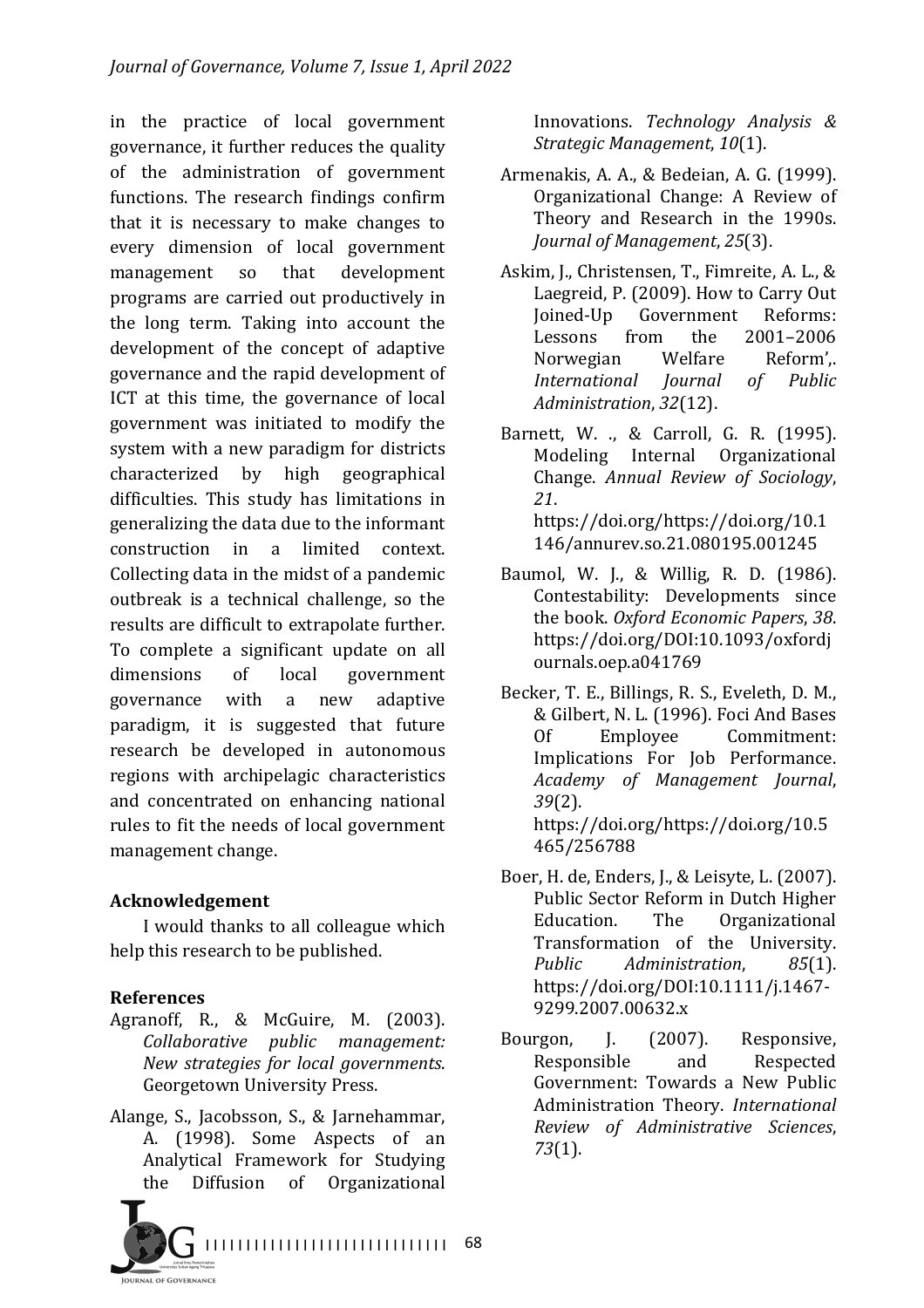https://doi.org/doi/10.1177/002085 2307075686

- Boyne, G. A. (1998). *Public choice theory and local government: A comparative analysis of the UK and the USA*. Houndmills, Basingstoke, Hampshire : Macmillan Press.
- Bryson, J. M. (2004). *Strategic Planning for public* and *non-profit organizations: A guide to strengthening and sustaining organizational achievement, 3a ed*. Jossey Bass.
- Bryson, J., & Roering, W. D. (1988). Initiation of Strategic Planning by Governments. *Public Administration Review*, *48*(6). https://doi.org/https://doi.org/10.2 307/976996
- Burgess, P. M. (1975). Capacity building and the elements of public management. *Public Administration Review*, *35*(705).
- Burke, W. W., & Litwin, G. H. (1992). A Causal Model of Organizational Performance and Change. *Journal of Management*, 2008. https://doi.org/https://doi.org/10.1 177/014920639201800306
- Caldwell, S. D., Roby-Williams, C., Rush, K., & Ricke-Kiely, T. (2009). Influences of context, process and individual differences on nurses' readiness for change to Magnet status. *National Library of Medicine*, *65*(7). https://doi.org/doi: 10.1111/j.1365- 2648.2009.05012.x.
- Christensen, M. (2006). The Ongoing Process of Building a Theory of Disruption. *Journal of Product Innovation Management*. https://doi.org/DOI:10.1111/J.1540- 5885.2005.00180.X Corpus ID: 167663778
- Christensen, T., & Perlaegreid. (2005). Trust In Government: The Relative

Importance of Service Satisfaction, Political Factors, and Demography. *Public Performance & Management Review*, *28*(4). https://doi.org/DOI: 10.1080/15309576.2005.11051848

- Christiansen, C. R. (2006). Sense-Making and Entrepreneurial Coalition Building: A Case of Competing Interests, Cultural Barriers, and Interorganizational Relations in a Nonprofit Health Plan. *International Journal of Public Administration*, *29*(7). https://doi.org/https://doi.org/10.1 080/01900690500452328
- Christopher, M. (1998). *Logistics and Supply Chain Management: Strategies for reducing cost and improving*  service, (2nd Ed.). Prentice Hall.
- Damanpour, F. (1991). Organizational Innovation: A Meta-Analysis of Effects of Determinants and Moderators. The *Academy of Management Journal*, *34*(3). https://doi.org/https://doi.org/10.2 307/256406
- Damanpour, F., & Gopalakrishnan, S. (2001). The Dynamics of the Adoption of Product and Process Innovations in Organizations. *Journal of Management Studies*, *38*(1). https://doi.org/DOI:10.1111/1467- 6486.00227
- Davies, B. (1969). Local authority size: Some associations with standards of performance of services for deprived children and old people. *Public Administration*, *47*.
- Davy, M. (2010). *Hard times spur ideas for change*. New York Times.
- Denhardt, R. B., & Denhardt, J. V. (2002). The New Public Service: Serving Rather than Steering. *Public Administration Review*, *60*(6). https://doi.org/https://doi.org/10.1 111/0033-3352.00117

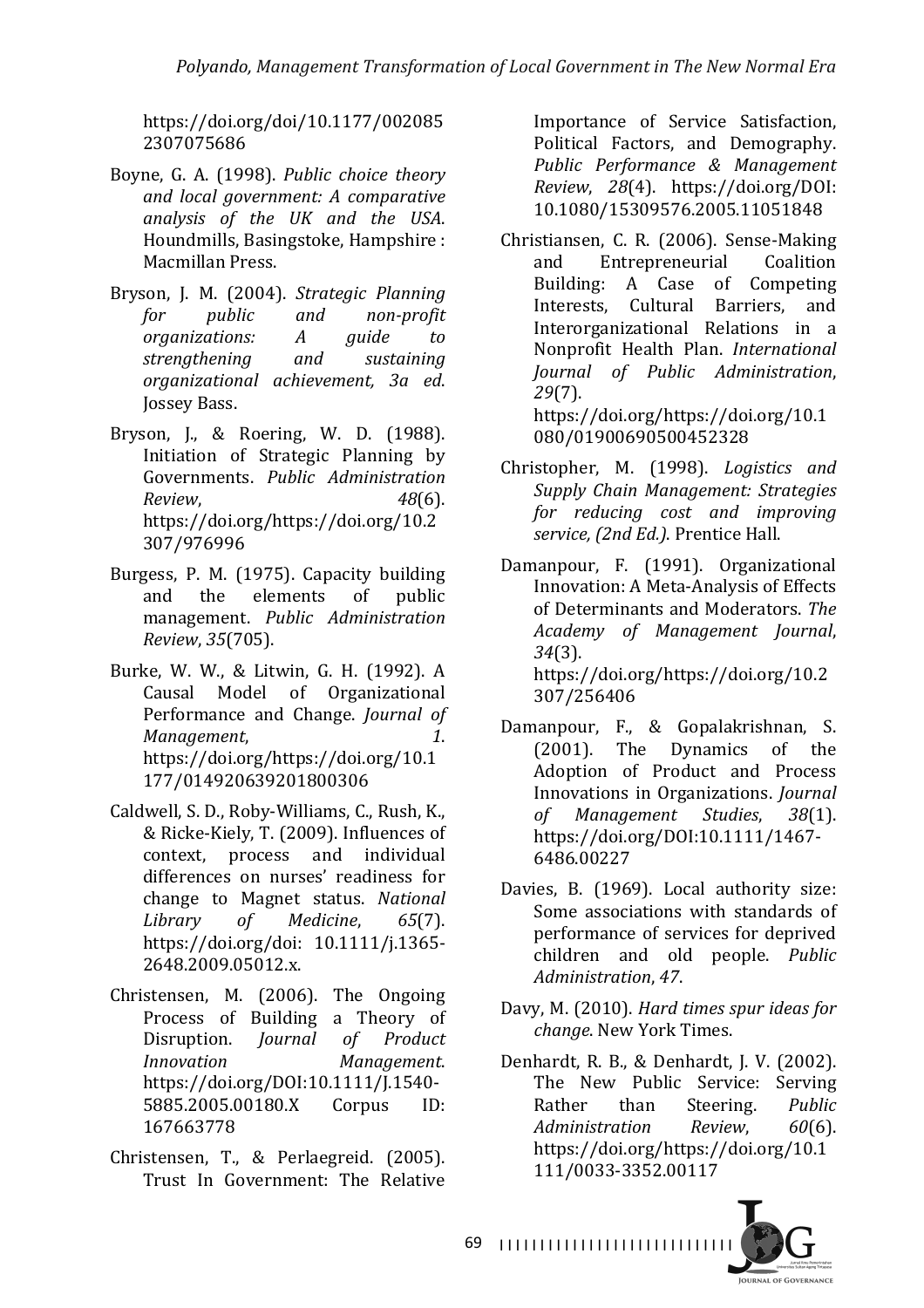- Drucker, P. F., & Nakauchi, I. (1997). *Drucker on Asia: A dialogue between Peter Drucker and Isao Nakauchi*. Butterworth-Heinemann.
- Dunleavy, P., Margetts, H., Bastow, S., & Tinkler, J. (2016). New Public Management Is Dead—Long Live Digital-Era Governance. *Journal of Public Administration Research and Theory*, *16*(3). https://doi.org/https://doi.org/10.1 093/jopart/mui057
- Finstad, N. (1998). The rhetoric of organizational change. *Human Relations*, *51*(6).
- Forum, T. W. E. (2018). Agile Governance Reimagining Policy-making in the Fourth Industrial Revolution. White *Paper*.
- Gabris, G., Golembiewski, R., & Ihrke, D. (2001). Leadership Credibility, Board Relations, and Administrative Innovation at the Local government Level. Iournal of Public Administration Research and Theory. *Journal of Public Administration Research and Theory*. 11. 10.1093/oxfordjournals.jpart.a00349 6.
- Galpin, T. (1996). The human side of *change: A practical guide to organization redesign*. Jossey-Bass.
- Gephart, R. P., Maanen, J. J. Van, & Oberlechner, T. (2009). Organizations and Risk in Late Modernity. *Organization Studies*, *30*(02&03). https://doi.org/DOI: 10.1177/0170840608101474
- Graham, P. (2003). Mary Parker Follett-*Prophet of Management: A Celebration of Writings from the 1920s*. Harvard Business School Press.
- Greenblatt, A. (2011). Public Disunion. *Governing*.
- Grimshaw, D., Vincent, S., & Willmott, H. C. (2002). Going Privately: Partnership and Outsourcing in UK Public Services. *Public Administration*,  $80(3)$ . https://doi.org/DOI:10.1111/1467- 9299.00314
- Hartley, J. (2005). Innovation in Governance and Public Services : Past and Present. *Public Money & Management*, 5(1).
- Hartley, J., Butler, M. J. R., & Benington, J. (2002). Local government Modernization: UK and Comparative Analysis from an Organizational Perspective. Public Management *Review*, *4*(3).
- Hendriks, F., & Tops, P. (2003). Local public management reforms in the Netherlands: fads, fashions and winds of change. *Public Administration*, *81*(2). https://doi.org/https://doi.org/10.1 111/1467-9299.00348
- Hermann, M. P., & Otto, B. (2016). Design Principles for Industrie 4.0. *The 49th Hawaiian International Conference on Systems Science*.
- Holt, R. (2004). Risk Management: the Talking Cure. *Organization*, *11*(2). https://doi.org/https://doi.org/10.1 177/1350508404041615
- Honadle, B. W. (1981). A Capacity-Building Framework: A Search for Concept and Purpose. *Public Administration Review*, *41*(5). https://doi.org/https://doi.org/10.2 307/976270
- Hugo, W. M. J., Badenhorst, J. A., Biljon, E. H. B. Van, & Adendorff, S. A. (2004). **Supply Chain Management.** Logistics in *Perspective*. Van Schaik Publishers.
- IPWEA. (2015). *Local government Asset Management Better Practice Guide, Sydney*.

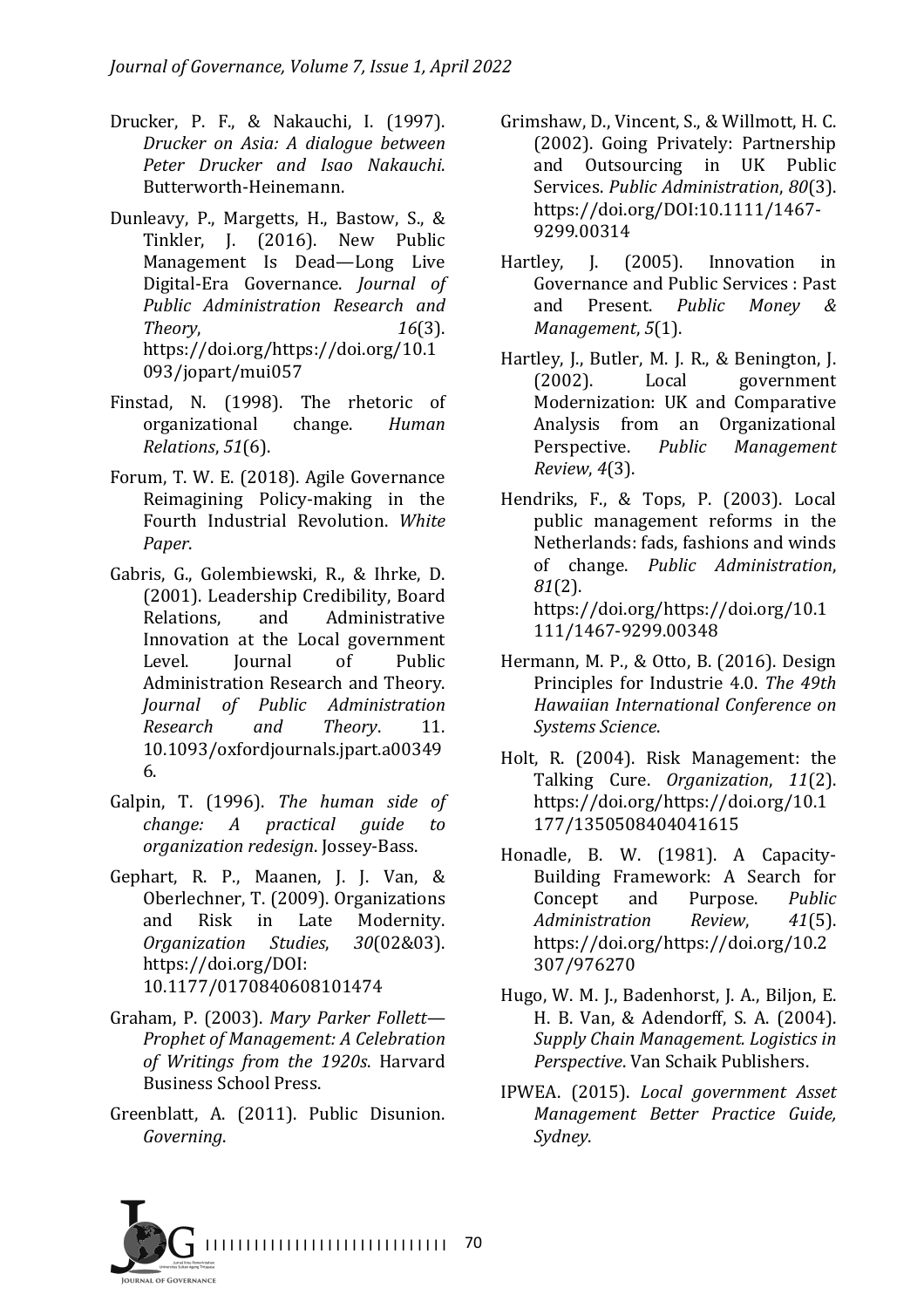- Janssen, M., Charalabidis, Y., & Zuiderwijk, A. (2012). Benefits, Adoption Barriers and Myths of Open Data and Open Government. *Information Systems Management*, 29(4). https://doi.org/https://doi.org/10.1 080/10580530.2012.716740
- Jespersen, P. K., Nielsen, L. L. M., & Sognstrup, H. (2002). Professions, Institutional Dynamics, and New Public Management in the Danish Hospital Field'. *International Journal of Public Administration*, *25*(12).
- Judson, A. (1991). *Changing behavior in organizations: Minimizing resistance to change*. Basil Blackwell.
- Kavanagh, M. H., & Ashkanasy, N. M.  $(2006)$ . The impact of leadership and change management strategy on organizational culture and individual acceptance of change during a merger. *British Journal of Management*, *17*(1). https://doi.org/https://doi.org/10.1 111/j.1467-8551.2006.00480.x
- Kim, T.-Y., Oh, H., & Swaminathan, A. (2006). Framing Interorganizational Network Change: A Network Inertia Perspective. *Academy of Management Review*, *31*(3). https://doi.org/https://doi.org/10.5 465/amr.2006.21318926
- Knight, K. (1967). A descriptive model of the intra-firm innovation process. *J Bus, 40*(4).
- Kotter, J. (1995). Leading change: Why transformation efforts fail. *Harvard Business Review*, *73*(2).
- Kuipers, B. S., Higgs, M., Kickert, W. J. M., Tummers, L., Grandia, J., & Van der Voet, J. (2014). Managing change in public organizations: a review of the literature between 2000-2010. Public *Administration*, *92*(1).
- Lambert, D. M., & Pohlen, T. L. (2001). Supply Chain Metrics. *The*

*International Journal of Logistics Management*, 22(1). www.revistavirtualpro.com

- Maher, K., & Neumann, J. (2010). Pitsburg Plays pension defense. The Wall *Street Journal*, *A3*.
- Martin, L. L., Levey, R., & Cawley, J. (2012). The "new normal" for local government. *State and Local government RevieW*, *44 (IS)*.
- Mcadam, R., & Reid, R. (2000). A Comparison Of Public And Private Sector Perceptions And Use Of Management. *J. Eur. Ind. Train*, 24.
- McNamee, R. (2004). *The New normal: Great Opportunities in a Time of Risk*. Penguin Books.
- Meyer, J., & Allen, N. (1997). *Commitment in* the workplace: Theory, research, *and application*. CA: Sage.
- Millo, Y., & MacKenzie, D. (2009). The usefulness of inaccurate models: Towards an understanding of the emergence of financial risk management. Accounting, *Organizations and Society*, *34*(5). https://doi.org/https://doi.org/10.1 016/j.aos.2008.10.002
- Mintzberg, H., Lampel, J., Quinn, J., & Y Ghosal, S. (2003). *The strategy process: Concepts, contexts, cases*. Prentice Hall.
- Moore, M. H. (1995). *Creating public value: Strategic management in government*. Harvard University Press.
- Morse, R. S., & Buss, T. F. (2007). *The Transformation of Public Leadership in Transforming Public Leadership for*  the 21st Century. National Academy of Public Administration.
- Ndraha, T. (2003). *Kybernologi (Ilmu Pemerintahan Baru) Jilid 1*. Penerbit Rineka Cipta.

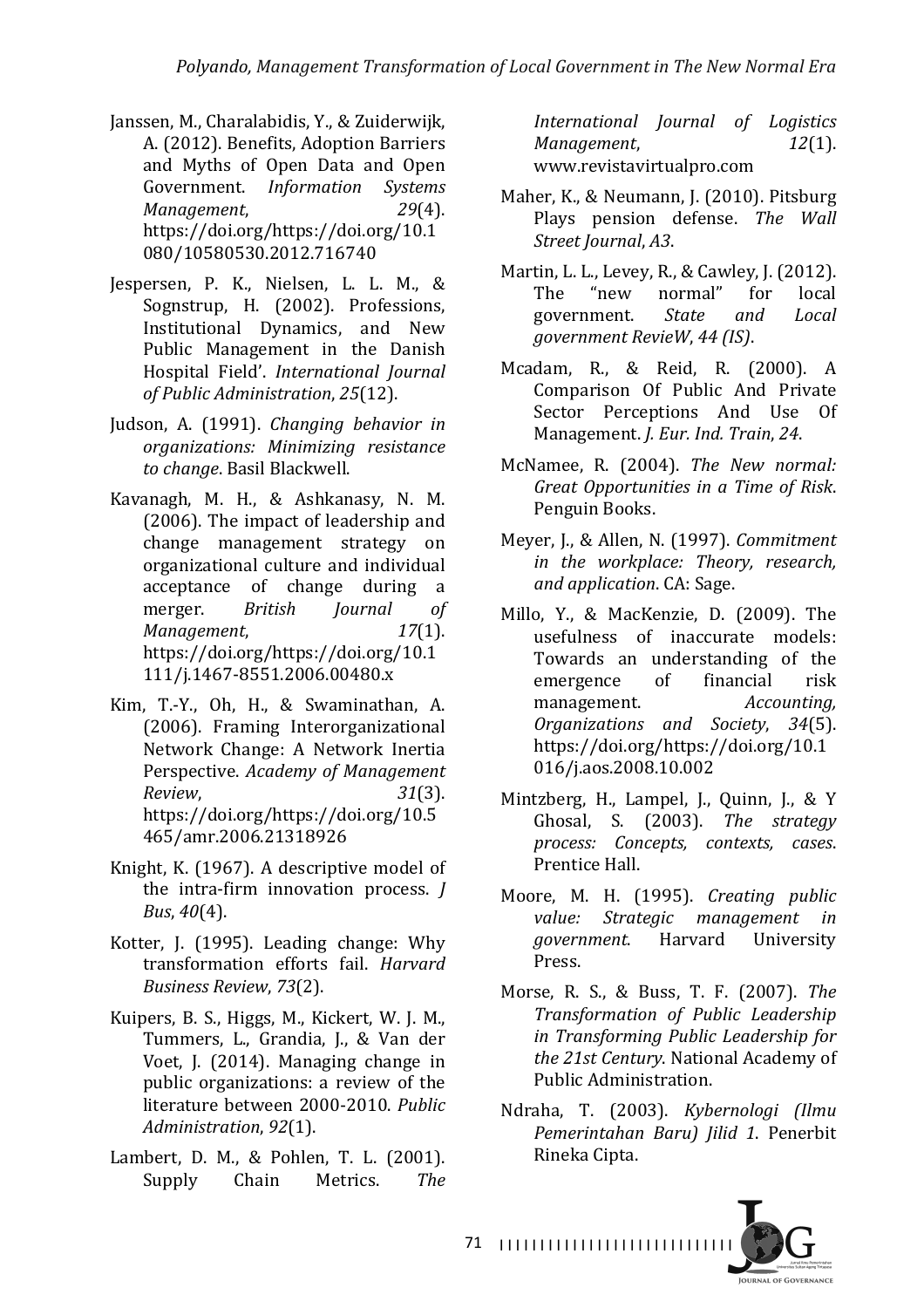- NEO, B. S., & CHEN, G. (2007). *Dynamic Governance, Embedding Culture, Capabilities and Change in Singapore*. World Scientific Publishing Co. Pte. Ltd. http://acctlib.ui.ac.id/file?file=digital /2016-12/13208-Dynamic Governance Embedding Culture Capabilities and Change in Singapore-Neo Boon Siong (2007) - Geraldine Chen.pdf
- Osborne, S. P. (2006). The New Public Governance? *Public Management Review, 8*(3). spp.xmu.edu.cn/wpcontent/uploads/.../the-New-PublicGovernance.pdf.
- Perlman, B. (2010). Governance challenges and options for state and local governments. State & Local *government Review*, *42*.
- Pettigrew, A. M., Woodman, R. W., & Cameron, K. S. (2001). Studying organizational change and development: Challenges for future research. *The Academy of Management Journal*, *44*.
- Philbeck, T., & Davis, N. (2019). The Fourth Industrial Revolution: Shaping New Era. *Columbia Journal of International Affairs*, *72*(1).
- Philippidou, S., Karageorgiou, M., Tarantilis, C., Soderquist, E., & Prastacos, G. (2008). Meeting the Challenge of Technology-Driven Change Within an Institutional Context: The Greek Case. Public *Administration*, *86*(2).
- Pollitt, C., & Bouckaert, G. (2004). *Public Management Reform : A Comparative Analysis*. Oxford University Press.
- Pollitt, C., & Bouckaert, G. (2011). *Public Management Reform: A comparative analysis: New Public Management, Governance, and the Neo- Weberian*  **State.** Oxford University Press.
- Pressman, L, J., & Wildavsky, A. (1973). *Implementation.* University of California Press.
- Ratzel, F. (1898). The Territorial Growth of States. *Scottish Geographical Magazine*. https://doi.org/DOI: 10.1080/00369229608732897.
- Rauh, J. (2011). The Pension Bomb. The *Milken Institute Review (1st Quarter)*, *1*.
- Reichard, C. (2003). Local Public Management Reforms in Germany. *Public Administration, 81(2).*
- Reichers, A., Wanous, J., & Austin, J. (1997). Understanding and managing cynicism about organizational change. *Academy* of *Management Executive*, *11*(1).
- Ridder, D., Mostert, E., Cernesson, F., & Harmony, C. T. (2005). *Learning together to* manage *together: improving participation in water management.* University of Osnabrück.
- Robinson, M. (2015). *From Old Public Administration to the New Public Service Implications for Public Sector Reform in Developing Countries*. , UNDP Global Centre for Public Service Excellence.
- Sacks, A., Grant, H. M., & Wilkinson, K. (2018). *The New normal Capacity Building During a Time of Disruption*. Open Impact.
- Van der Voet, J., Kuipers, B. S., & Groeneveld, S. M. (2015a). Held Back and Pushed Forward: Leading Organizational Change in a Complex Public Environment. *Journal of Organizational Change Management*, *28*(2).
- Van der Voet, J., Kuipers, B. S., & Groeneveld, S. M. (2015b). Implementing Change in Public Organizations: The Relationship